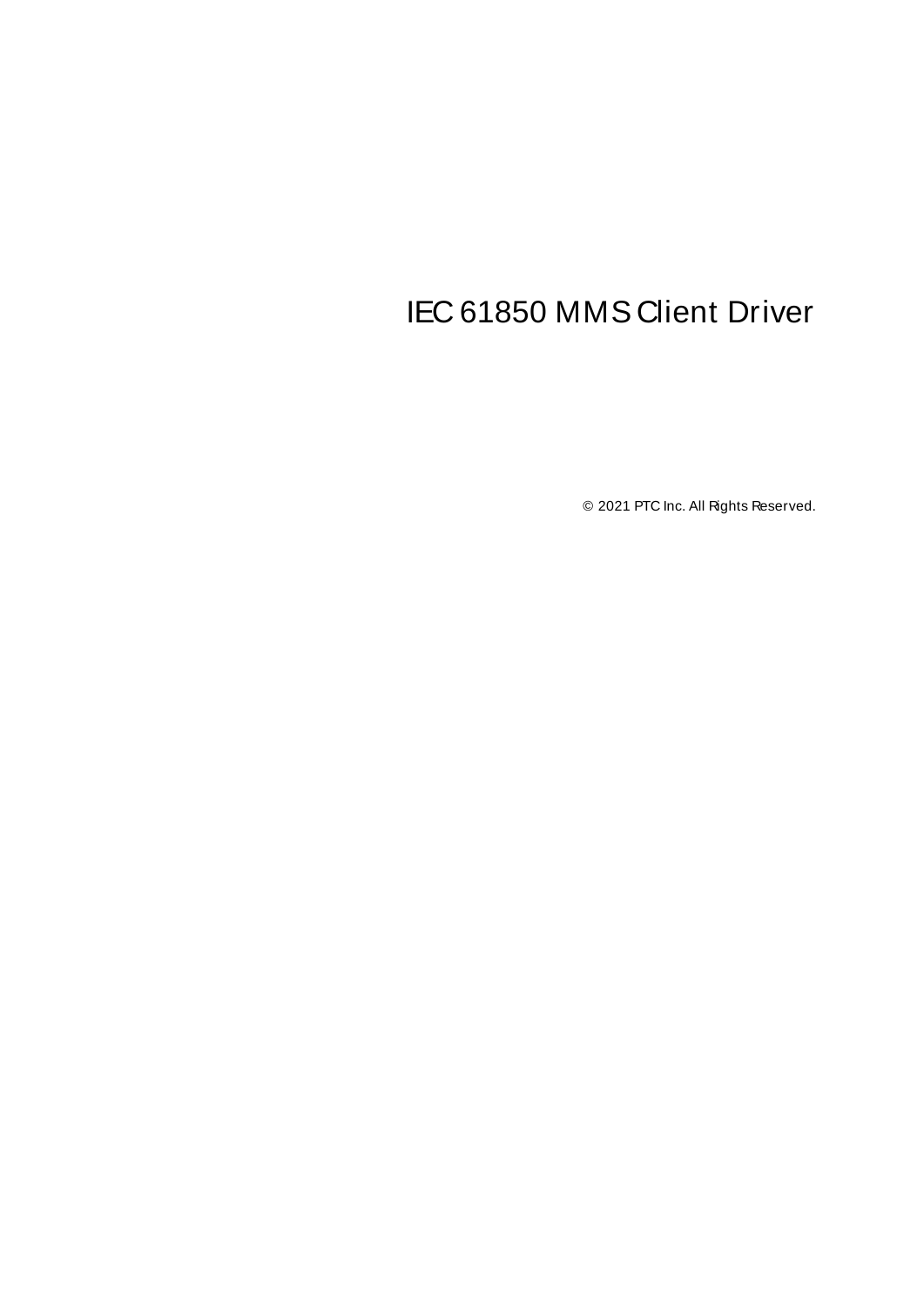## <span id="page-1-0"></span>Table of Contents

| A device was added to channel <channel name=""> that has been set to Optimize. Since the</channel>                                                                                 |
|------------------------------------------------------------------------------------------------------------------------------------------------------------------------------------|
| channel has been set to optimize memory allocation, a brief loss of data may have occurred.26                                                                                      |
| Duplicate address <tag address=""> produced from SCL file. Tag will not be created. 26</tag>                                                                                       |
| Error: Device <device name="">, Address <mms address="">, Invalid bit string data <bit string="">.</bit></mms></device>                                                            |
| Error: Device <device name="">, Address <mmsaddress>, Invalid data type <data type=""> for</data></mmsaddress></device>                                                            |
| Error: Device < device name>, Address < MMSaddress>, Invalid octet string data < octet<br>string>. Please enter an even number of hexadecimal digits (for example, "00 01 C3"). 27 |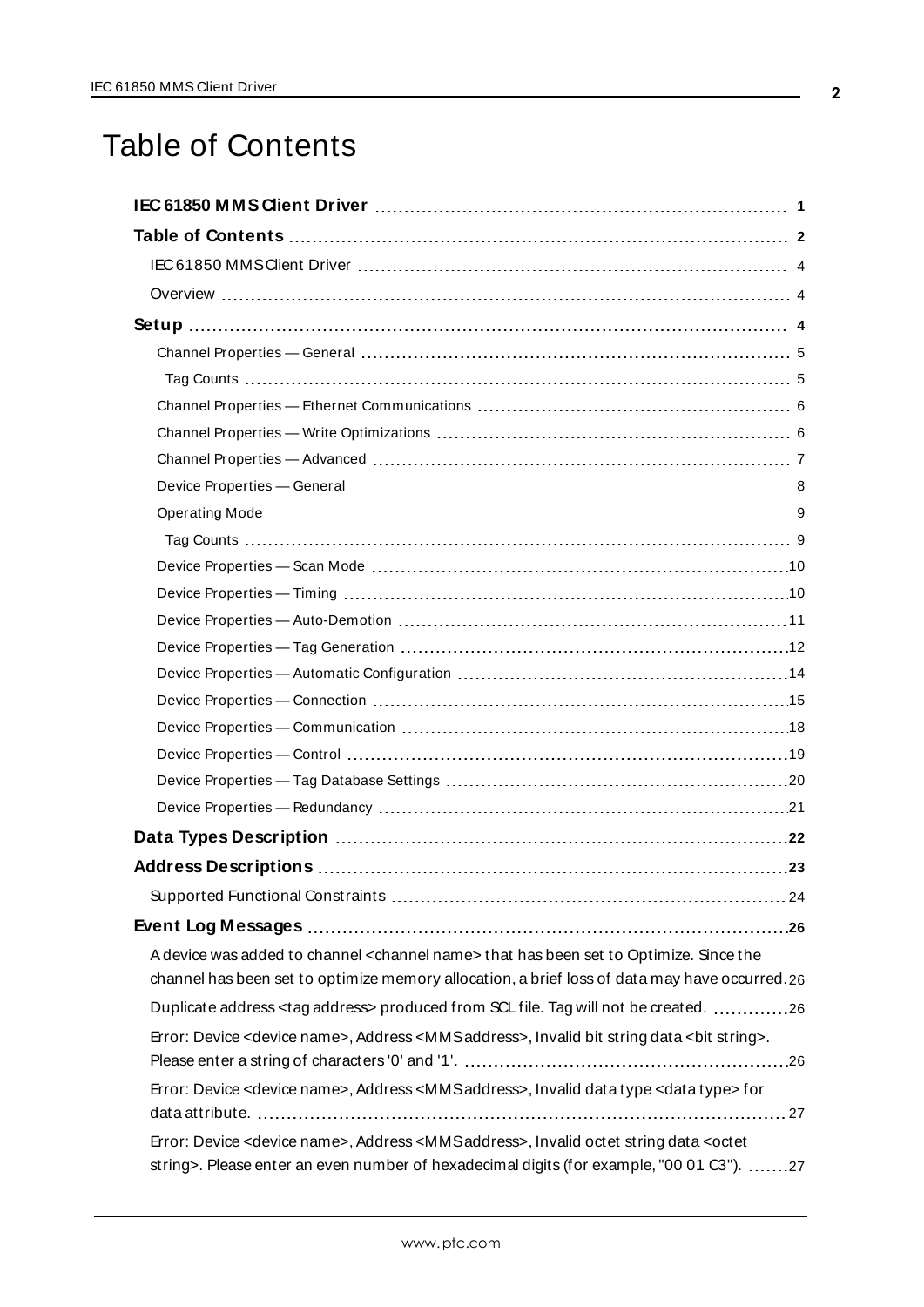| Error: Device <device name="">, Cannot write to structured data attribute <mmsaddress>. 27</mmsaddress></device>            |  |
|-----------------------------------------------------------------------------------------------------------------------------|--|
|                                                                                                                             |  |
| Error: Device <device name="">, Invalid report control block address <mms address="">. 28</mms></device>                    |  |
| Error: Device <device name="">, Structured data attribute <mms address=""> cannot be applied</mms></device>                 |  |
|                                                                                                                             |  |
|                                                                                                                             |  |
| Invalid address <tag address=""> produced from SCL file. Tag will not be created.  29</tag>                                 |  |
| No Connected AP of SubNetwork < SubNetwork > with IED <ied> and AccessPoint</ied>                                           |  |
|                                                                                                                             |  |
|                                                                                                                             |  |
|                                                                                                                             |  |
|                                                                                                                             |  |
| <channel name="" name.device="">   Unable to write to address on device.   Address = <mms< th=""><th></th></mms<></channel> |  |
|                                                                                                                             |  |
|                                                                                                                             |  |

<u> 1989 - Johann Barn, mars ann an t-Amhair an t-A</u>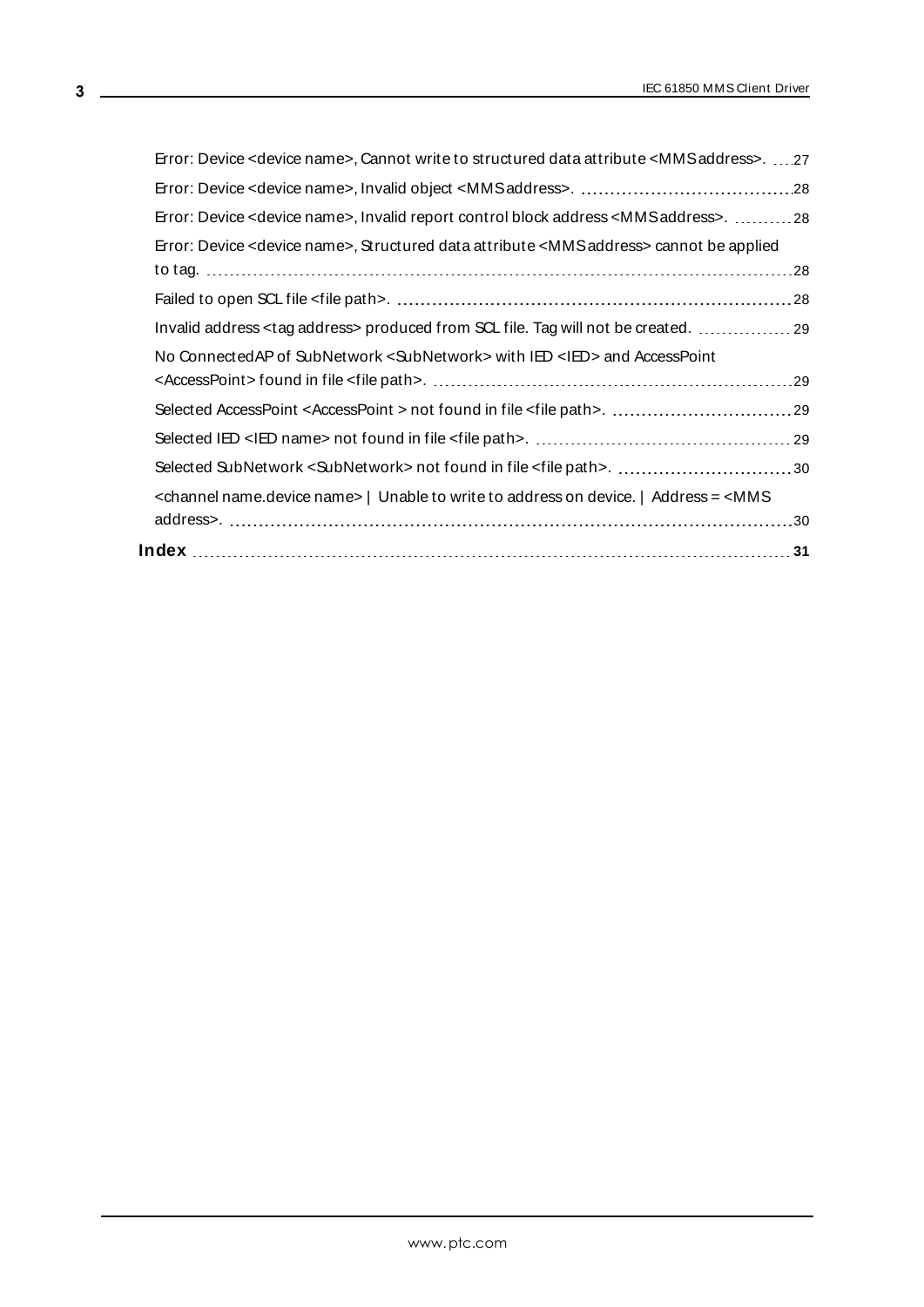#### <span id="page-3-0"></span>**IEC 61850 MMS Client Driver**

Help version 1.039

#### **CONTENTS**

**[Overview](#page-3-1)** What is the IEC 61850 MMS Client Driver?

**[Setup](#page-3-2)** How do I configure devices for use with this driver?

#### **Data Types [Description](#page-21-0)**

What data types does the IEC 61850 MMS Client Driver support?

**Address [Descriptions](#page-22-0)** How do I address a data location on a device?

#### **Event Log [M essages](#page-25-0)**

What error messages are produced by the IEC 61850 MMS Client Driver?

#### <span id="page-3-1"></span>**Overview**

IEC 61850 is a modern electrical substation communication protocol designed with the goal of decreasing data management effort. It uses symbolic addresses to reduce the time-intensive data mapping of numerically-addressed protocols, supports several self-description services for online data configuration and validation, and supports meta data in addition to real, measured data.

The IEC 61850 MMS Client Driver supports the following:

- Solicited data access through Manufacturing Message Specification (MMS) Read and Write requests.
- Unsolicited data through MMS Information Reports.
- Special handling of Reads and Writes as they relate to IEC 61850 control operations.

#### <span id="page-3-2"></span>**Setup**

#### **Channel and Device Limits**

The maximum number of channels supported by this driver is 256. The maximum number of devices supported by this driver is 256 per channel.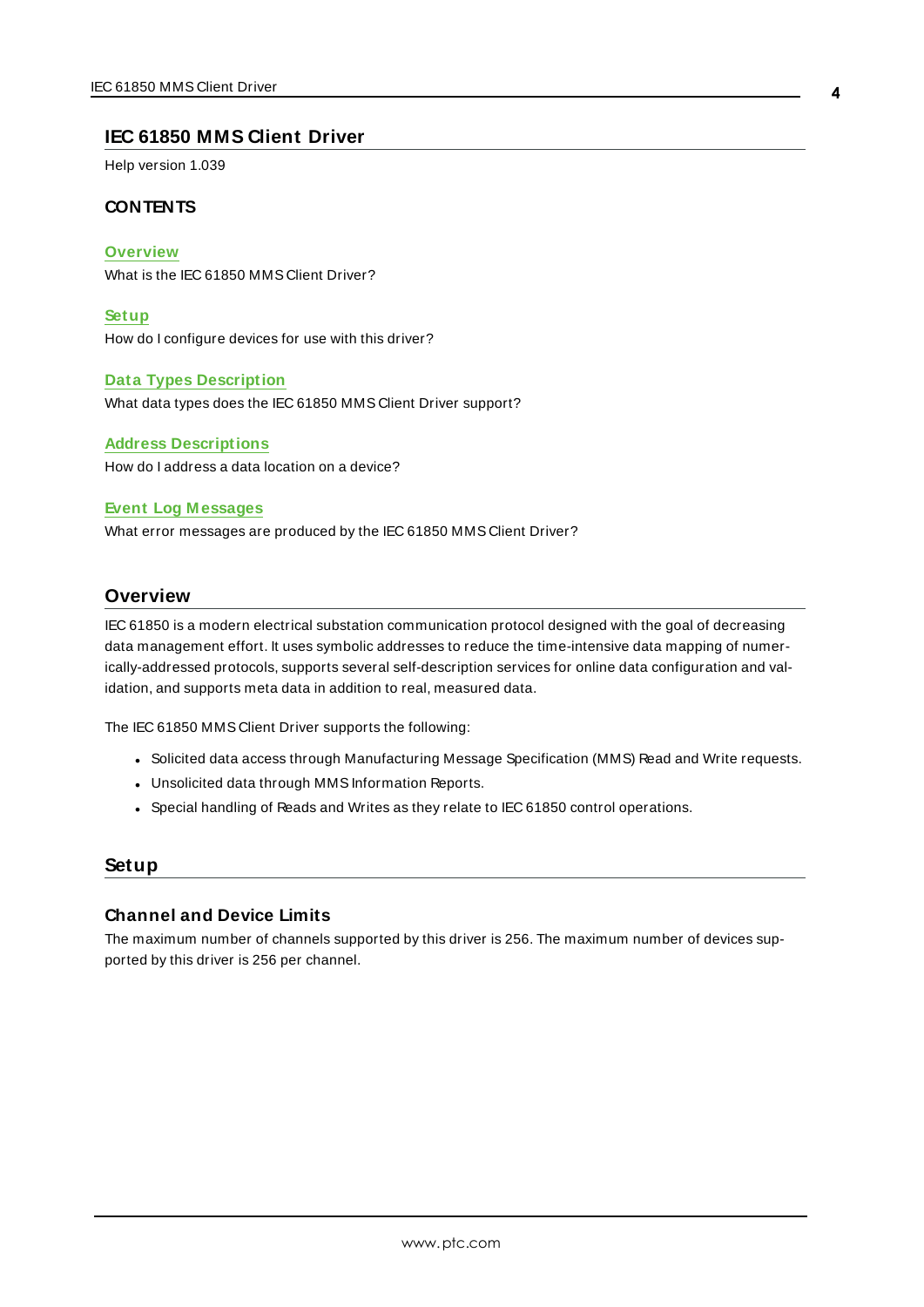### <span id="page-4-0"></span>**Channel Properties — General**

This server supports the use of multiple simultaneous communications drivers. Each protocol or driver used in a server project is called a channel. A server project may consist of many channels with the same communications driver or with unique communications drivers. A channel acts as the basic building block of an OPC link. This group is used to specify general channel properties, such as the identification attributes and operating mode.

| Property Groups                        | <b>Identification</b><br>$=$ |         |
|----------------------------------------|------------------------------|---------|
| General                                | Name                         |         |
| <b>Write Optimizations</b><br>Advanced | Description                  |         |
|                                        | Driver                       |         |
|                                        | Diagnostics<br>$=$           |         |
|                                        | <b>Diagnostics Capture</b>   | Disable |
|                                        | $\Box$ Tag Counts            |         |
|                                        | <b>Static Tags</b>           | 10      |

#### <span id="page-4-3"></span>**Identification**

**Name**: Specify the user-defined identity of this channel. In each server project, each channel name must be unique. Although names can be up to 256 characters, some client applications have a limited display window when browsing the OPC server's tag space. The channel name is part of the OPC browser information. The property is required for creating a channel.

For information on reserved characters, refer to "How To... Properly Name a Channel, Device, Tag, and Tag Group" in the server help.

**Description**: Specify user-defined information about this channel.

Many of these properties, including Description, have an associated system tag.

**Driver**: Specify the protocol / driver for this channel. This property specifies the device driver that was selected during channel creation. It is a disabled setting in the channel properties. The property is required for creating a channel.

**Note**: With the server's online full-time operation, these properties can be changed at any time. This includes changing the channel name to prevent clients from registering data with the server. If a client has already acquired an item from the server before the channel name is changed, the items are unaffected. If, after the channel name has been changed, the client application releases the item and attempts to reacquire using the old channel name, the item is not accepted. Changes to the properties should not be made once a large client application has been developed. Utilize proper user role and privilege management to prevent operators from changing properties or accessing server features.

#### <span id="page-4-2"></span>**Diagnostics**

**Diagnostics Capture**: When enabled, this option makes the channel's diagnostic information available to OPC applications. Because the server's diagnostic features require a minimal amount of overhead processing, it is recommended that they be utilized when needed and disabled when not. The default is disabled.

**Note:** This property is not available if the driver does not support diagnostics.

<span id="page-4-1"></span>For more information, refer to "Communication Diagnostics" and "Statistics Tags" in the server help.

#### **Tag Counts**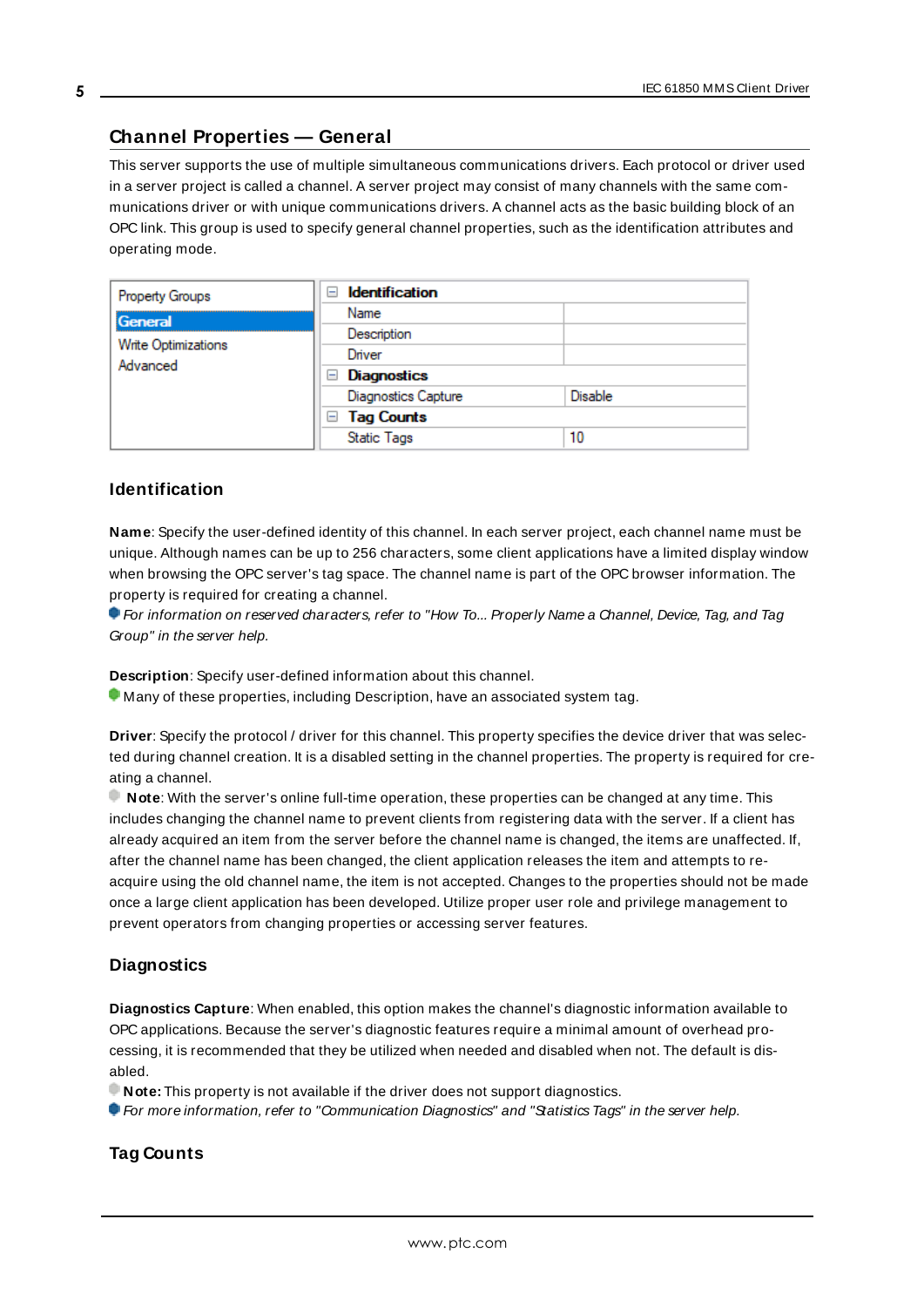**Static Tags**: Provides the total number of defined static tags at this level (device or channel). This information can be helpful in troubleshooting and load balancing.

#### <span id="page-5-0"></span>**Channel Properties — Ethernet Communications**

Ethernet Communication can be used to communicate with devices.

| <b>Property Groups</b>         | <b>Ethernet Settings</b><br>$=$ |         |  |
|--------------------------------|---------------------------------|---------|--|
| General                        | Network Adapter                 | Default |  |
| <b>Ethernet Communications</b> |                                 |         |  |
| <b>Write Optimizations</b>     |                                 |         |  |
| Advanced                       |                                 |         |  |

#### <span id="page-5-4"></span><span id="page-5-3"></span>**Ethernet Settings**

**Network Adapter**: Specify the network adapter to bind. When left blank or Default is selected, the operating system selects the default adapter.

#### <span id="page-5-1"></span>**Channel Properties — Write Optimizations**

The server must ensure that the data written from the client application gets to the device on time. Given this goal, the server provides optimization properties to meet specific needs or improve application responsiveness.

| <b>Property Groups</b>                | $\Box$ Write Optimizations |                                      |
|---------------------------------------|----------------------------|--------------------------------------|
| General<br><b>Write Optimizations</b> | <b>Optimization Method</b> | Write Only Latest Value for All Tags |
|                                       | Duty Cycle                 |                                      |
|                                       |                            |                                      |

#### <span id="page-5-5"></span><span id="page-5-2"></span>**Write Optimizations**

**Optimization Method**: Controls how write data is passed to the underlying communications driver. The options are:

- <span id="page-5-6"></span><sup>l</sup> **Write All Values for All Tags**: This option forces the server to attempt to write every value to the controller. In this mode, the server continues to gather write requests and add them to the server's internal write queue. The server processes the write queue and attempts to empty it by writing data to the device as quickly as possible. This mode ensures that everything written from the client applications is sent to the target device. This mode should be selected if the write operation order or the write item's content must uniquely be seen at the target device.
- <span id="page-5-7"></span><sup>l</sup> **Write Only Latest Value for Non-Boolean Tags**: Many consecutive writes to the same value can accumulate in the write queue due to the time required to actually send the data to the device. If the server updates a write value that has already been placed in the write queue, far fewer writes are needed to reach the same final output value. In this way, no extra writes accumulate in the server's queue. When the user stops moving the slide switch, the value in the device is at the correct value at virtually the same time. As the mode states, any value that is not a Boolean value is updated in the server's internal write queue and sent to the device at the next possible opportunity. This can greatly improve the application performance.

**Note**: This option does not attempt to optimize writes to Boolean values. It allows users to optimize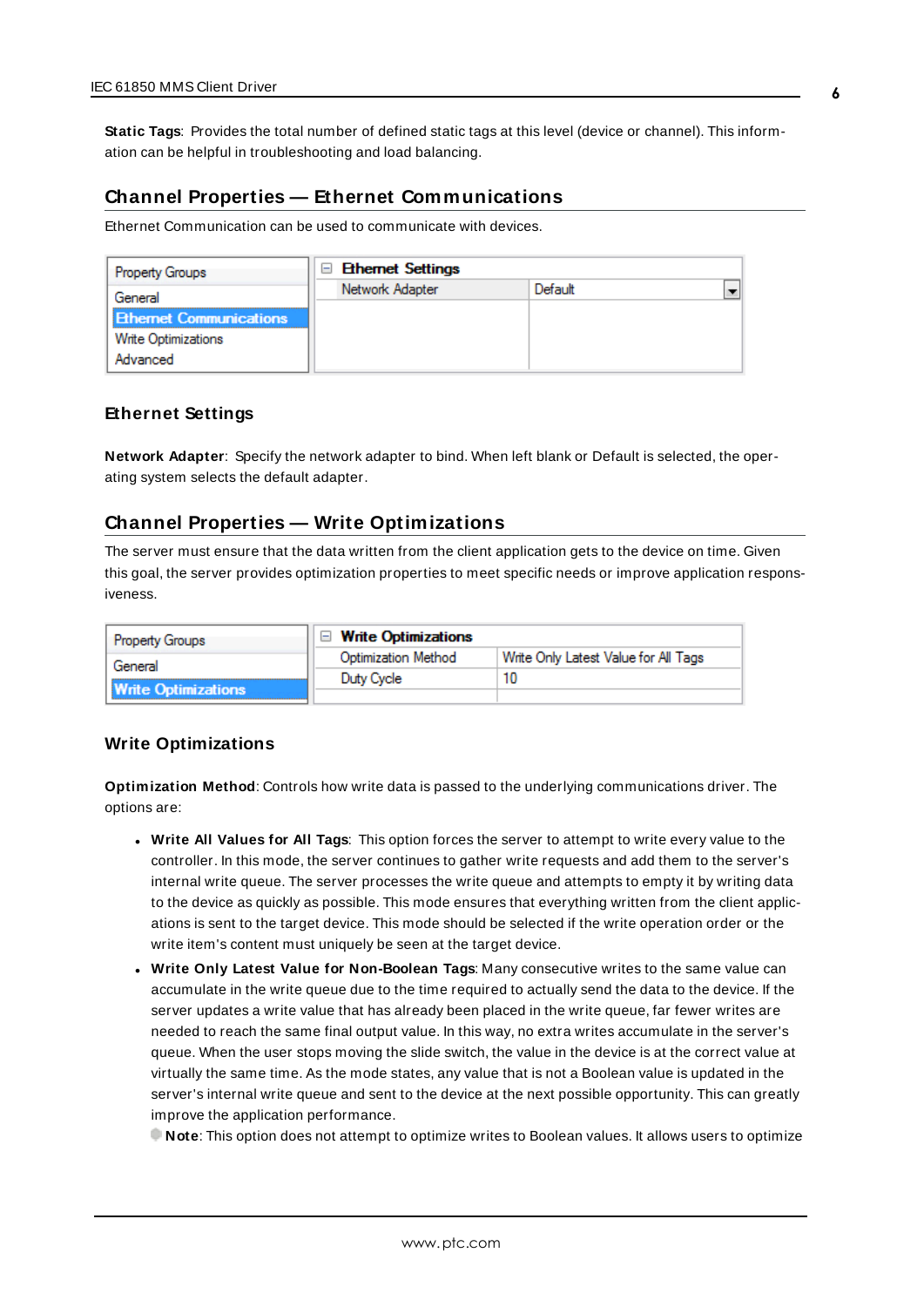<span id="page-6-2"></span>the operation of HMI data without causing problems with Boolean operations, such as a momentary push button.

<sup>l</sup> **Write Only Latest Value for All Tags**: This option takes the theory behind the second optimization mode and applies it to all tags. It is especially useful if the application only needs to send the latest value to the device. This mode optimizes all writes by updating the tags currently in the write queue before they are sent. This is the default mode.

<span id="page-6-1"></span>**Duty Cycle**: is used to control the ratio of write to read operations. The ratio is always based on one read for every one to ten writes. The duty cycle is set to ten by default, meaning that ten writes occur for each read operation. Although the application is performing a large number of continuous writes, it must be ensured that read data is still given time to process. A setting of one results in one read operation for every write operation. If there are no write operations to perform, reads are processed continuously. This allows optimization for applications with continuous writes versus a more balanced back and forth data flow. **Note**: It is recommended that the application be characterized for compatibility with the write optimization enhancements before being used in a production environment.

### <span id="page-6-0"></span>**Channel Properties — Advanced**

**7**

This group is used to specify advanced channel properties. Not all drivers support all properties; so the Advanced group does not appear for those devices.

| Property Groups               | $\Box$ Non-Normalized Float Handling |                   |
|-------------------------------|--------------------------------------|-------------------|
| General                       | <b>Floating-Point Values</b>         | Replace with Zero |
| <b>Ethemet Communications</b> | <b>Memory</b><br>$\overline{ }$      |                   |
| <b>Write Optimizations</b>    | Optimize Memory Allocation           | Disable           |
| Advanced                      |                                      |                   |

#### **Non-Normalized Float Handling**

**Floating-Point Values**: A non-normalized value is defined as Infinity, Not-a-Number (NaN), or as a Denormalized Number. The default is Replace with Zero. Drivers that have native float handling may default to Unmodified. Non-normalized float handling allows users to specify how a driver handles non-normalized IEEE-754 floating point data. Descriptions of the options are as follows:

- <sup>l</sup> **Replace with Zero**: This option allows a driver to replace non-normalized IEEE-754 floating point values with zero before being transferred to clients.
- <sup>l</sup> **Unmodified**: This option allows a driver to transfer IEEE-754 denormalized, normalized, non-number, and infinity values to clients without any conversion or changes.

**Note:** This property is not available if the driver does not support floating point values or if it only supports the option that is displayed. According to the channel's float normalization setting, only real-time driver tags (such as values and arrays) are subject to float normalization. For example, EFM data is not affected by this setting.

For more information on the floating-point values, refer to "How To ... Work with Non-Normalized Floating Point Values" in the server help.

#### **Memory**

**Optimize Memory Allocation**: When a channel is created, the mechanism for communication with the devices allocates space for 256 devices. This allows creation of devices without needing to reinitialize the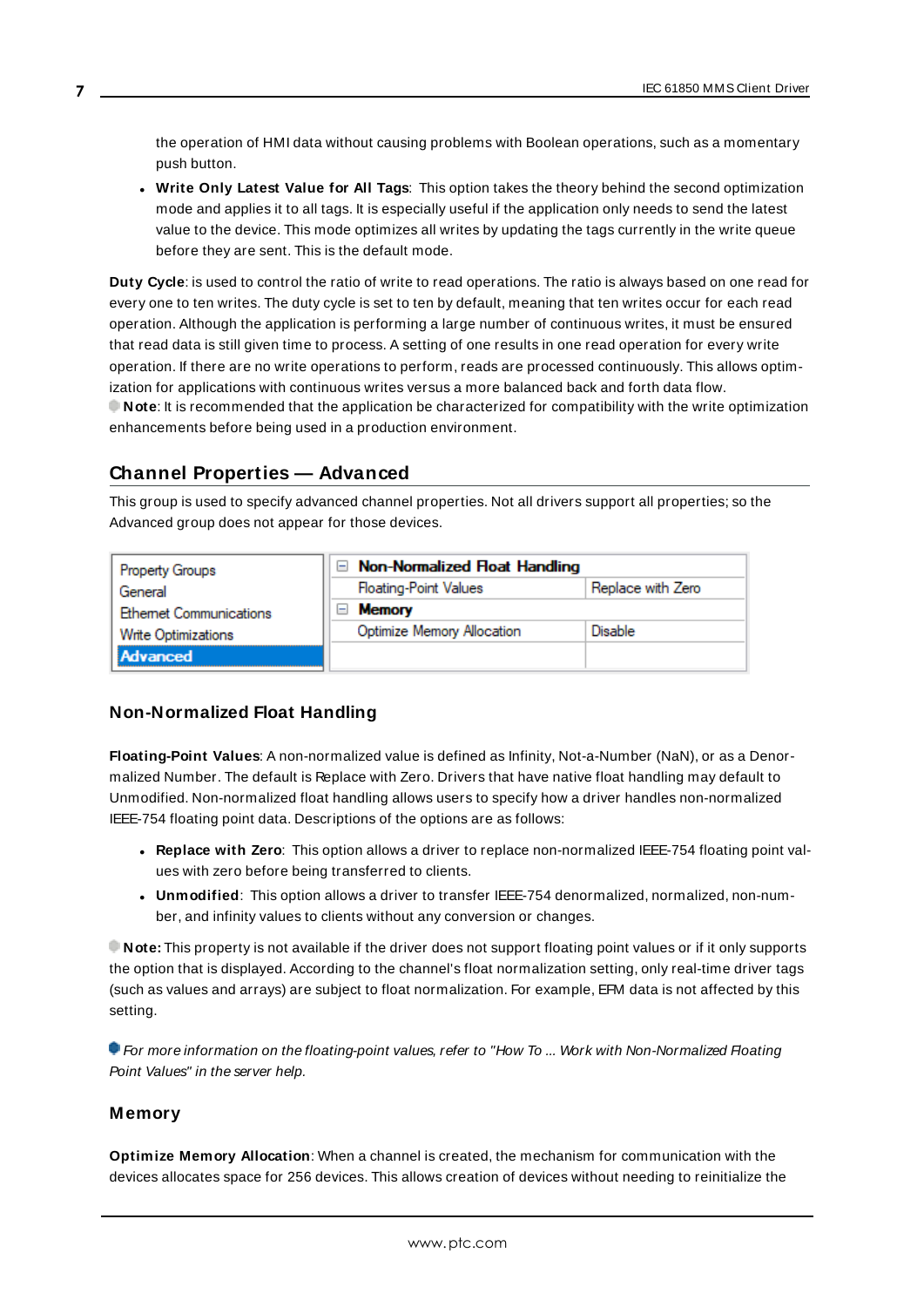connection. For projects with many channels, this can consume too much memory. If enabled, memory is only allocated for the current number of devices created under the channel.

**CAUTION**: The disadvantage of enabling this property is that the connection for every device created under the channel is lost while a new connection is built. This can lead to data loss during that time period. That time period is small, expected to be under 500 ms. For that reason, only enable this setting once the project has been configured.

#### <span id="page-7-0"></span>**Device Properties — General**

A device represents a single target on a communications channel. If the driver supports multiple controllers, users must enter a device ID for each controller.

| <b>Property Groups</b> | <b>Identification</b><br>$=$ |         |
|------------------------|------------------------------|---------|
| General                | Name                         |         |
| Scan Mode              | Description                  |         |
|                        | Channel Assignment           |         |
|                        | Driver                       |         |
|                        | Model                        |         |
|                        | <b>ID</b> Format             | Decimal |
|                        | ID                           | 2       |

#### <span id="page-7-5"></span><span id="page-7-3"></span>**Identification**

**Name**: Specify the name of the device. It is a logical user-defined name that can be up to 256 characters long and may be used on multiple channels.

**Note**: Although descriptive names are generally a good idea, some OPC client applications may have a limited display window when browsing the OPC server's tag space. The device name and channel name become part of the browse tree information as well. Within an OPC client, the combination of channel name and device name would appear as "ChannelName.DeviceName".

For more information, refer to "How To... Properly Name a Channel, Device, Tag, and Tag Group" in server help.

**Description**: Specify the user-defined information about this device.

<span id="page-7-1"></span>**Many of these properties, including Description, have an associated system tag.** 

<span id="page-7-2"></span>**Channel Assignment**: Specify the user-defined name of the channel to which this device currently belongs.

<span id="page-7-4"></span>**Driver**: Selected protocol driver for this device.

**Model**: Specify the type of device that is associated with this ID. The contents of the drop-down menu depend on the type of communications driver being used. Models that are not supported by a driver are disabled. If the communications driver supports multiple device models, the model selection can only be changed when there are no client applications connected to the device.

**Note:** If the communication driver supports multiple models, users should try to match the model selection to the physical device. If the device is not represented in the drop-down menu, select a model that conforms closest to the target device. Some drivers support a model selection called "Open," which allows users to communicate without knowing the specific details of the target device. For more information, refer to the driver help documentation.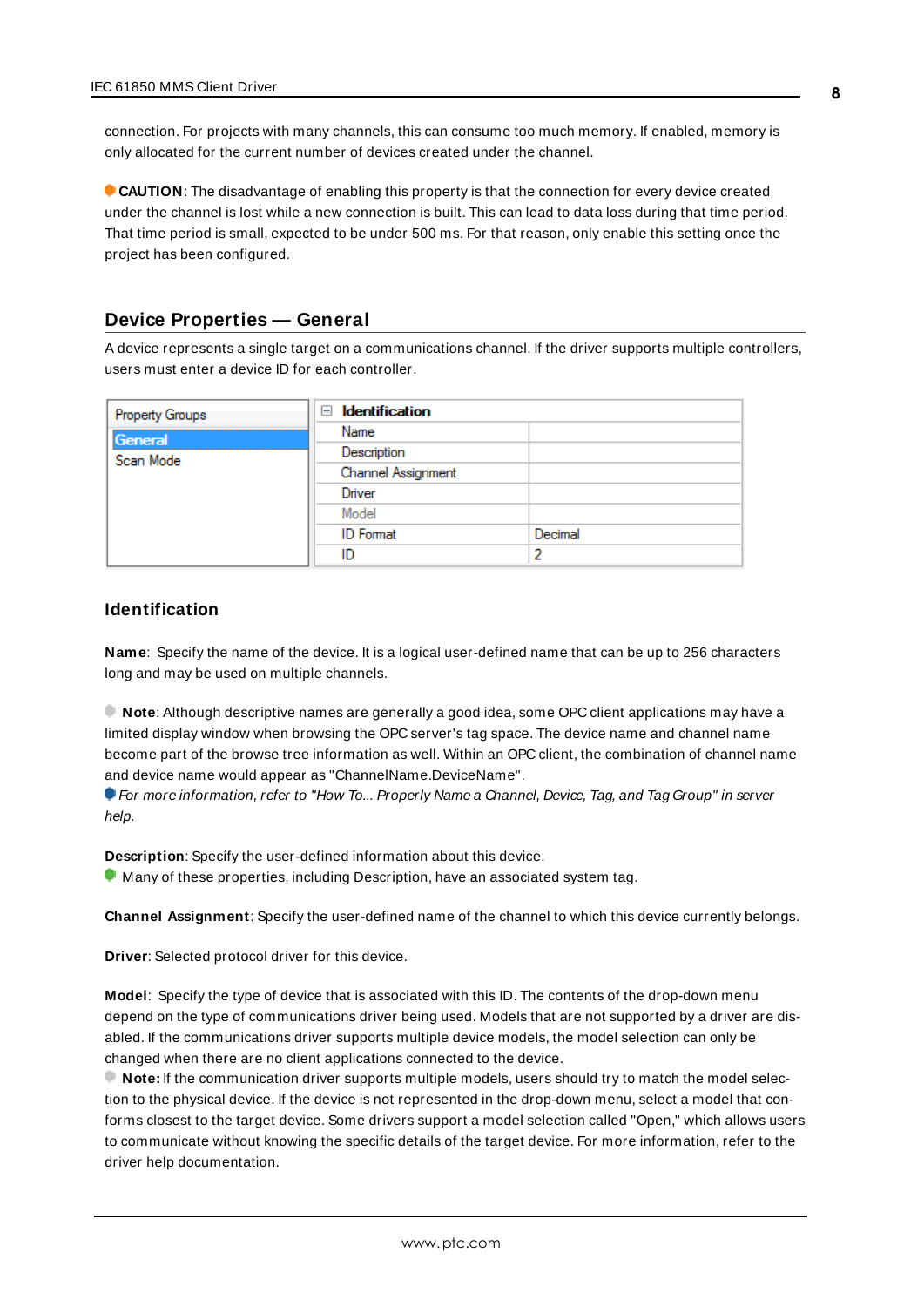<span id="page-8-3"></span>**ID**: Specify the device's driver-specific station or node. The type of ID entered depends on the communications driver being used. For many communication drivers, the ID is a numeric value. Drivers that support a Numeric ID provide users with the option to enter a numeric value whose format can be changed to suit the needs of the application or the characteristics of the selected communications driver. The format is set by the driver by default. Options include Decimal, Octal, and Hexadecimal.

**Note**: If the driver is Ethernet-based or supports an unconventional station or node name, the device's TCP/IPaddress may be used as the device ID. TCP/IPaddresses consist of four values that are separated by periods, with each value in the range of 0 to 255. Some device IDs are string based. There may be additional properties to configure within the ID field, depending on the driver. For more information, refer to the driver's help documentation.

#### <span id="page-8-0"></span>**Operating Mode**

| <b>Property Groups</b> | Identification        |        |
|------------------------|-----------------------|--------|
| General<br>Scan Mode   | $\Box$ Operating Mode |        |
|                        | Data Collection       | Enable |
|                        | Simulated             | No     |

<span id="page-8-2"></span>**Data Collection**: This property controls the device's active state. Although device communications are enabled by default, this property can be used to disable a physical device. Communications are not attempted when a device is disabled. From a client standpoint, the data is marked as invalid and write operations are not accepted. This property can be changed at any time through this property or the device system tags.

<span id="page-8-4"></span>**Simulated**: Place the device into or out of Simulation Mode. In this mode, the driver does not attempt to communicate with the physical device, but the server continues to return valid OPC data. Simulated stops physical communications with the device, but allows OPC data to be returned to the OPC client as valid data. While in Simulation Mode, the server treats all device data as reflective: whatever is written to the simulated device is read back and each OPC item is treated individually. The item's memory map is based on the group Update Rate. The data is not saved if the server removes the item (such as when the server is reinitialized). The default is No.

#### **Notes:**

- 1. This System tag (\_Simulated) is read only and cannot be written to for runtime protection. The System tag allows this property to be monitored from the client.
- 2. In Simulation mode, the item's memory map is based on client update rate(s) (Group Update Rate for OPC clients or Scan Rate for native and DDEinterfaces). This means that two clients that reference the same item with different update rates return different data.

 Simulation Mode is for test and simulation purposes only. It should never be used in a production environment.

#### <span id="page-8-1"></span>**Tag Counts**

| Property Groups | ⊟<br>Identification           |     |
|-----------------|-------------------------------|-----|
| General         | <b>Operating Mode</b><br>$=$  |     |
|                 | <b>Tag Counts</b><br>$\equiv$ |     |
|                 | <b>Static Tags</b>            | 130 |
|                 |                               |     |

**Static Tags**: Provides the total number of defined static tags at this level (device or channel). This information can be helpful in troubleshooting and load balancing.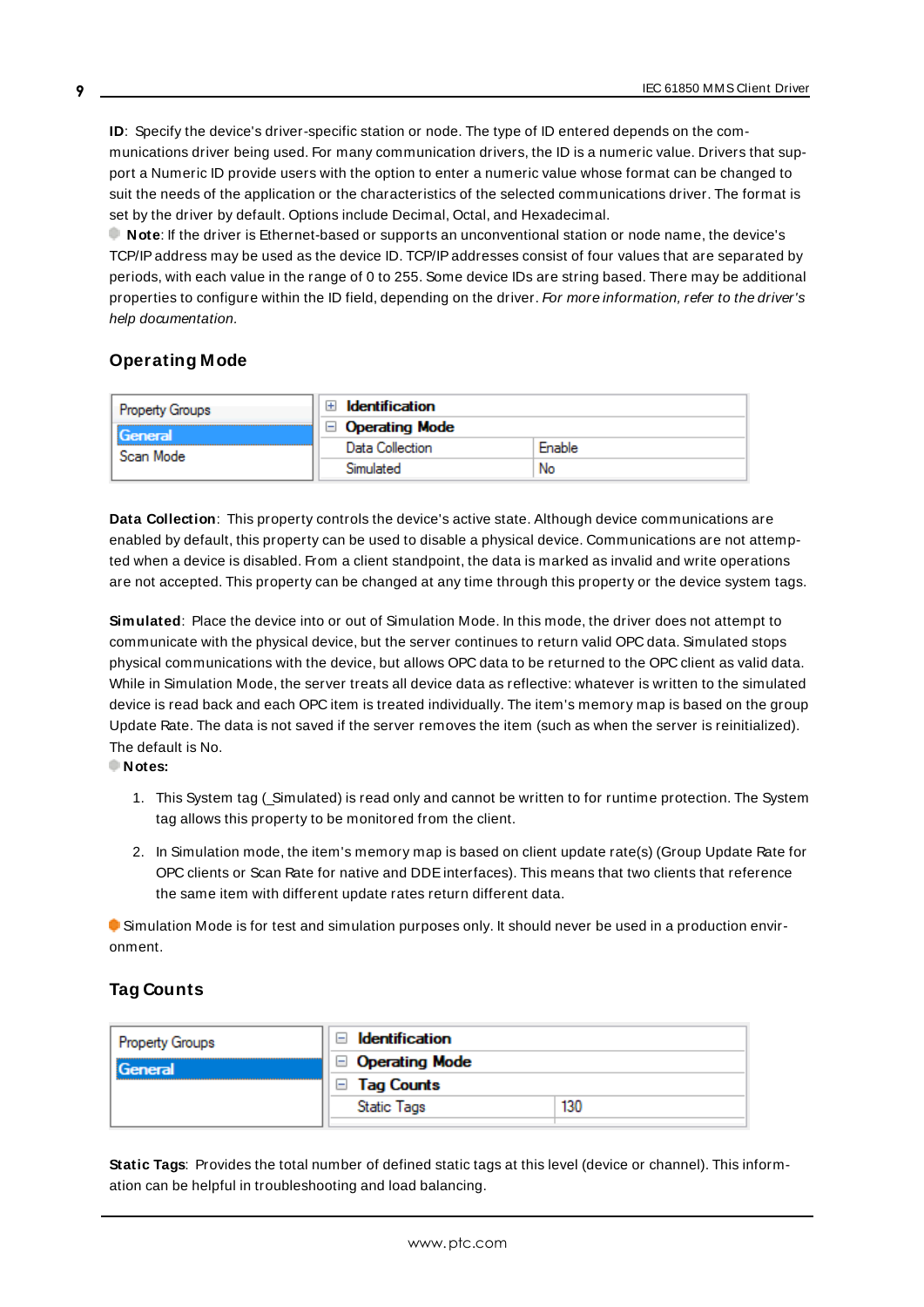#### <span id="page-9-0"></span>**Device Properties — Scan Mode**

The Scan Mode specifies the subscribed-client requested scan rate for tags that require device communications. Synchronous and asynchronous device reads and writes are processed as soon as possible; unaffected by the Scan Mode properties.

| <b>Property Groups</b> |  | Scan Mode                  |                                    |
|------------------------|--|----------------------------|------------------------------------|
| General                |  | Scan Mode                  | Respect Client-Specified Scan Rate |
| Scan Mode              |  | Initial Updates from Cache | Disable                            |
|                        |  |                            |                                    |

<span id="page-9-6"></span>**Scan Mode**: Specify how tags in the device are scanned for updates sent to subscribing clients. Descriptions of the options are:

- <sup>l</sup> **Respect Client-Specified Scan Rate**: This mode uses the scan rate requested by the client.
- <sup>l</sup> **Request Data No Faster than Scan Rate**: This mode specifies the value set as the maximum scan rate. The valid range is 10 to 99999990 milliseconds. The default is 1000 milliseconds. **Note**: When the server has an active client and items for the device and the scan rate value is increased, the changes take effect immediately. When the scan rate value is decreased, the changes do not take effect until all client applications have been disconnected.
- <sup>l</sup> **Request All Data at Scan Rate**: This mode forces tags to be scanned at the specified rate for subscribed clients. The valid range is 10 to 99999990 milliseconds. The default is 1000 milliseconds.
- <span id="page-9-3"></span><sup>l</sup> **Do Not Scan, Demand Poll Only**: This mode does not periodically poll tags that belong to the device nor perform a read to get an item's initial value once it becomes active. It is the OPC client's responsibility to poll for updates, either by writing to the \_DemandPoll tag or by issuing explicit device reads for individual items. For more information, refer to "Device Demand Poll" in server help.
- <span id="page-9-5"></span><sup>l</sup> **Respect Tag-Specified Scan Rate**: This mode forces static tags to be scanned at the rate specified in their static configuration tag properties. Dynamic tags are scanned at the client-specified scan rate.

<span id="page-9-4"></span>**Initial Updates from Cache**: When enabled, this option allows the server to provide the first updates for newly activated tag references from stored (cached) data. Cache updates can only be provided when the new item reference shares the same address, scan rate, data type, client access, and scaling properties. A device read is used for the initial update for the first client reference only. The default is disabled; any time a client activates a tag reference the server attempts to read the initial value from the device.

## <span id="page-9-2"></span><span id="page-9-1"></span>**Device Properties — Timing**

The device Timing properties allow the driver's response to error conditions to be tailored to fit the application's needs. In many cases, the environment requires changes to these properties for optimum performance. Factors such as electrically generated noise, modem delays, and poor physical connections can influence how many errors or timeouts a communications driver encounters. Timing properties are specific to each configured device.

| <b>Property Groups</b> | □ Communication Timeouts |      |
|------------------------|--------------------------|------|
| General                | Connect Timeout (s)      |      |
| Scan Mode              | Request Timeout (ms)     | 3000 |
| Timina                 | Attempts Before Timeout  |      |
|                        |                          |      |

#### **Communications Timeouts**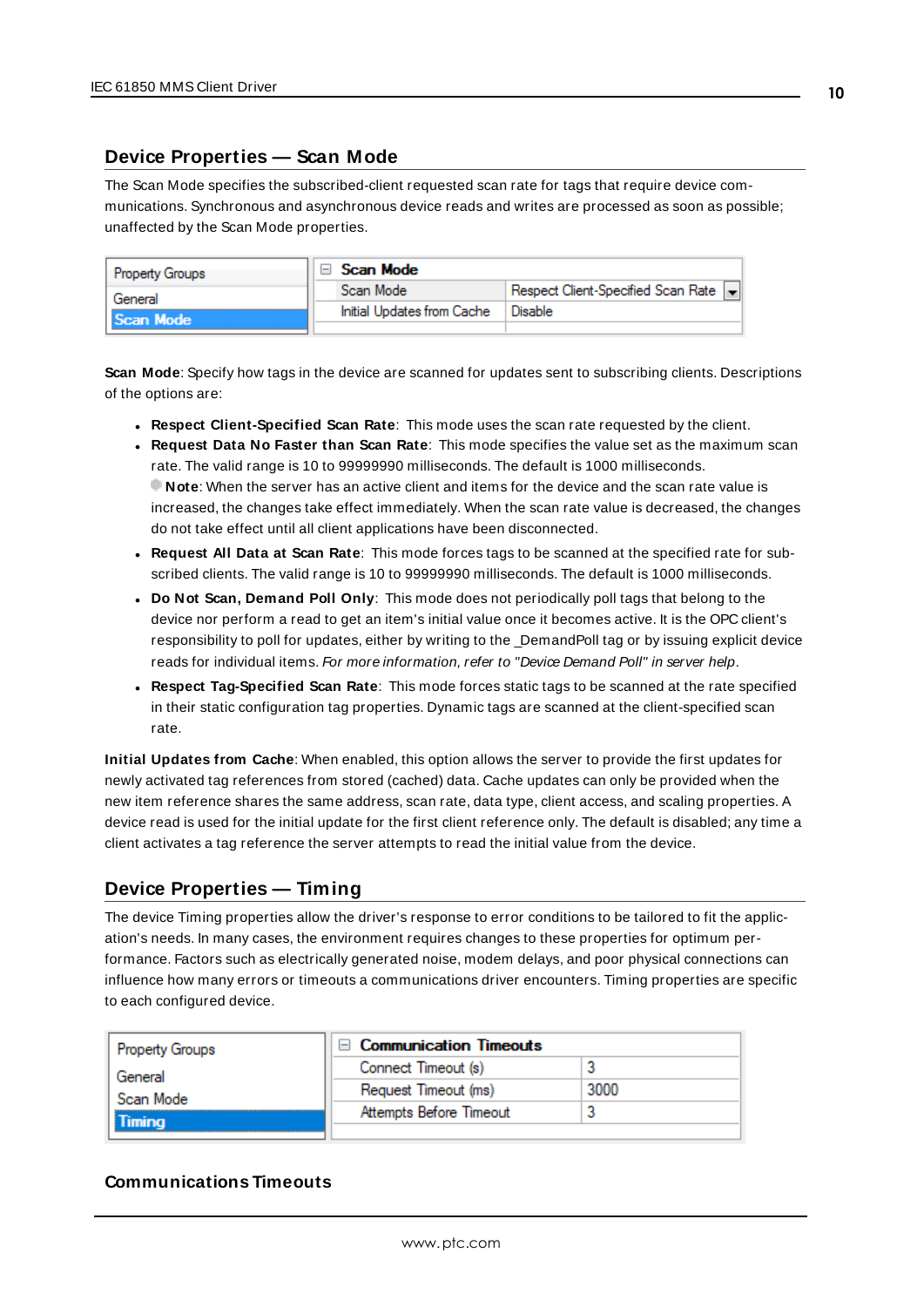<span id="page-10-2"></span>**Connect Timeout**: This property (which is used primarily by Ethernet based drivers) controls the amount of time required to establish a socket connection to a remote device. The device's connection time often takes longer than normal communications requests to that same device. The valid range is 1 to 30 seconds. The default is typically 3 seconds, but can vary depending on the driver's specific nature. If this setting is not supported by the driver, it is disabled.

**Note**: Due to the nature of UDPconnections, the connection timeout setting is not applicable when communicating via UDP.

<span id="page-10-4"></span>**Request Timeout**: Specify an interval used by all drivers to determine how long the driver waits for a response from the target device to complete. The valid range is 50 to 9,999,999 milliseconds (167.6667 minutes). The default is usually 1000 milliseconds, but can vary depending on the driver. The default timeout for most serial drivers is based on a baud rate of 9600 baud or better. When using a driver at lower baud rates, increase the timeout to compensate for the increased time required to acquire data.

<span id="page-10-1"></span>**Attempts Before Timeout**: Specify how many times the driver issues a communications request before considering the request to have failed and the device to be in error. The valid range is 1 to 10. The default is typically 3, but can vary depending on the driver's specific nature. The number of attempts configured for an application depends largely on the communications environment. This property applies to both connection attempts and request attempts.

#### <span id="page-10-3"></span>**Timing**

**Inter-Request Delay**: Specify how long the driver waits before sending the next request to the target device. It overrides the normal polling frequency of tags associated with the device, as well as one-time reads and writes. This delay can be useful when dealing with devices with slow turnaround times and in cases where network load is a concern. Configuring a delay for a device affects communications with all other devices on the channel. It is recommended that users separate any device that requires an interrequest delay to a separate channel if possible. Other communications properties (such as communication serialization) can extend this delay. The valid range is 0 to 300,000 milliseconds; however, some drivers may limit the maximum value due to a function of their particular design. The default is 0, which indicates no delay between requests with the target device.

**Note**: Not all drivers support Inter-Request Delay. This setting does not appear if it is not available.

| Property Groups      | Timing<br>⊢              |  |
|----------------------|--------------------------|--|
| General<br>Scan Mode | Inter-Request Delay (ms) |  |
|                      |                          |  |
| Timing               |                          |  |

#### <span id="page-10-0"></span>**Device Properties — Auto-Demotion**

The Auto-Demotion properties can temporarily place a device off-scan in the event that a device is not responding. By placing a non-responsive device offline for a specific time period, the driver can continue to optimize its communications with other devices on the same channel. After the time period has been reached, the driver re-attempts to communicate with the non-responsive device. If the device is responsive, the device is placed on-scan; otherwise, it restarts its off-scan time period.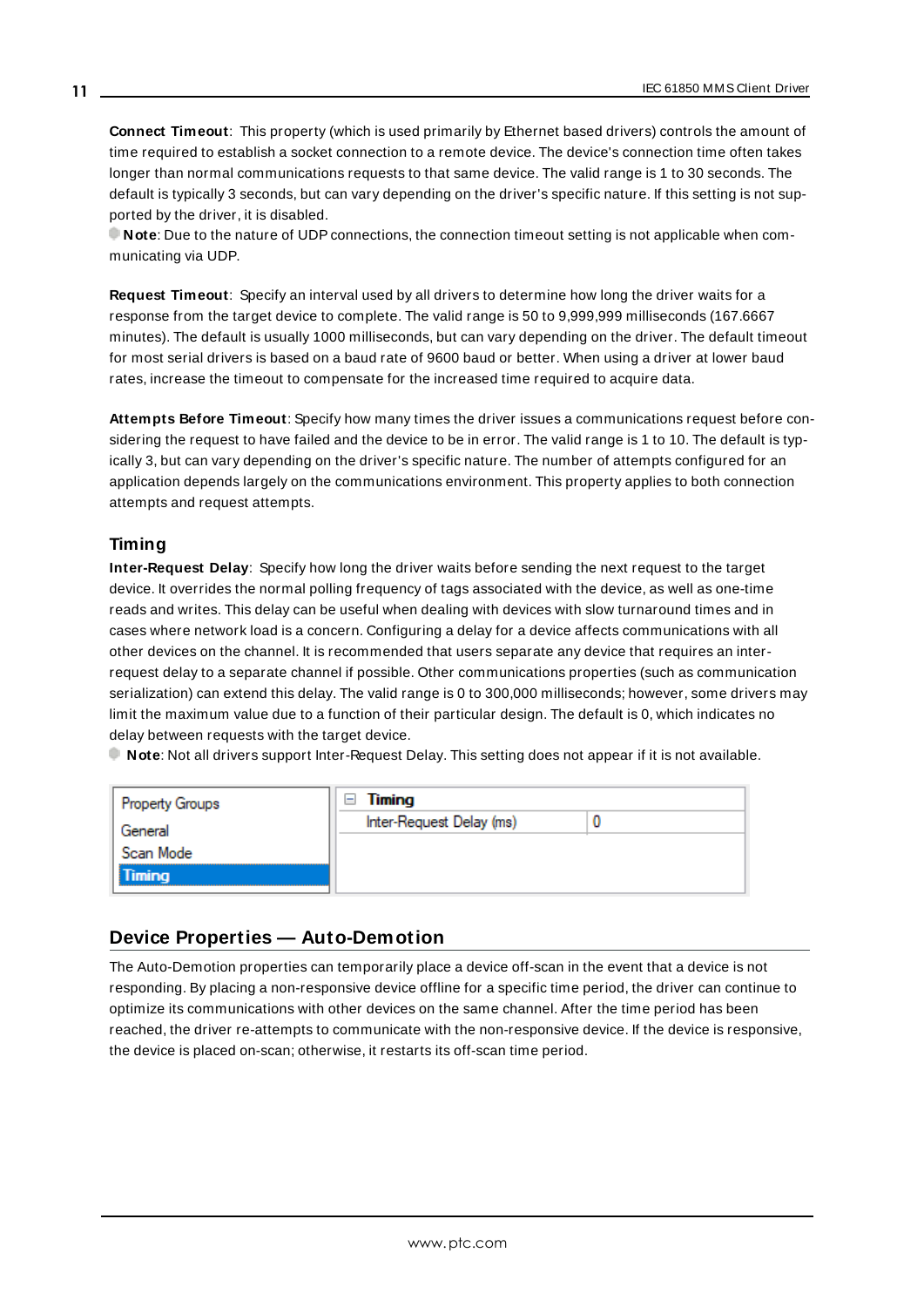|                                                        | <b>Property Groups</b>                  | $\Box$ Auto-Demotion |               |
|--------------------------------------------------------|-----------------------------------------|----------------------|---------------|
| General<br>Scan Mode<br>Timina<br><b>Auto-Demotion</b> |                                         | Demote on Failure    | <b>Enable</b> |
|                                                        | Timeouts to Demote                      |                      |               |
|                                                        | Demotion Period (ms)                    | 10000                |               |
|                                                        | Discard Requests when Demoted   Disable |                      |               |
|                                                        |                                         |                      |               |

<span id="page-11-1"></span>**Demote on Failure**: When enabled, the device is automatically taken off-scan until it is responding again. **Tip**: Determine when a device is off-scan by monitoring its demoted state using the \_AutoDemoted system tag.

<span id="page-11-4"></span>**Timeouts to Demote**: Specify how many successive cycles of request timeouts and retries occur before the device is placed off-scan. The valid range is 1 to 30 successive failures. The default is 3.

<span id="page-11-2"></span>**Demotion Period**: Indicate how long the device should be placed off-scan when the timeouts value is reached. During this period, no read requests are sent to the device and all data associated with the read requests are set to bad quality. When this period expires, the driver places the device on-scan and allows for another attempt at communications. The valid range is 100 to 3600000 milliseconds. The default is 10000 milliseconds.

<span id="page-11-3"></span>**Discard Requests when Demoted**: Select whether or not write requests should be attempted during the off-scan period. Disable to always send write requests regardless of the demotion period. Enable to discard writes; the server automatically fails any write request received from a client and does not post a message to the Event Log.

#### <span id="page-11-0"></span>**Device Properties — Tag Generation**

The automatic tag database generation features make setting up an application a plug-and-play operation. Select communications drivers can be configured to automatically build a list of tags that correspond to device-specific data. These automatically generated tags (which depend on the nature of the supporting driver) can be browsed from the clients.

Not all devices and drivers support full automatic tag database generation and not all support the same data types. Consult the data types descriptions or the supported data type lists for each driver for specifics.

If the target device supports its own local tag database, the driver reads the device's tag information and uses the data to generate tags within the server. If the device does not natively support named tags, the driver creates a list of tags based on driver-specific information. An example of these two conditions is as follows:

- 1. If a data acquisition system supports its own local tag database, the communications driver uses the tag names found in the device to build the server's tags.
- 2. If an Ethernet I/O system supports detection of its own available I/O module types, the communications driver automatically generates tags in the server that are based on the types of I/O modules plugged into the Ethernet I/O rack.

**Note:** Automatic tag database generation's mode of operation is completely configurable. For more information, refer to the property descriptions below.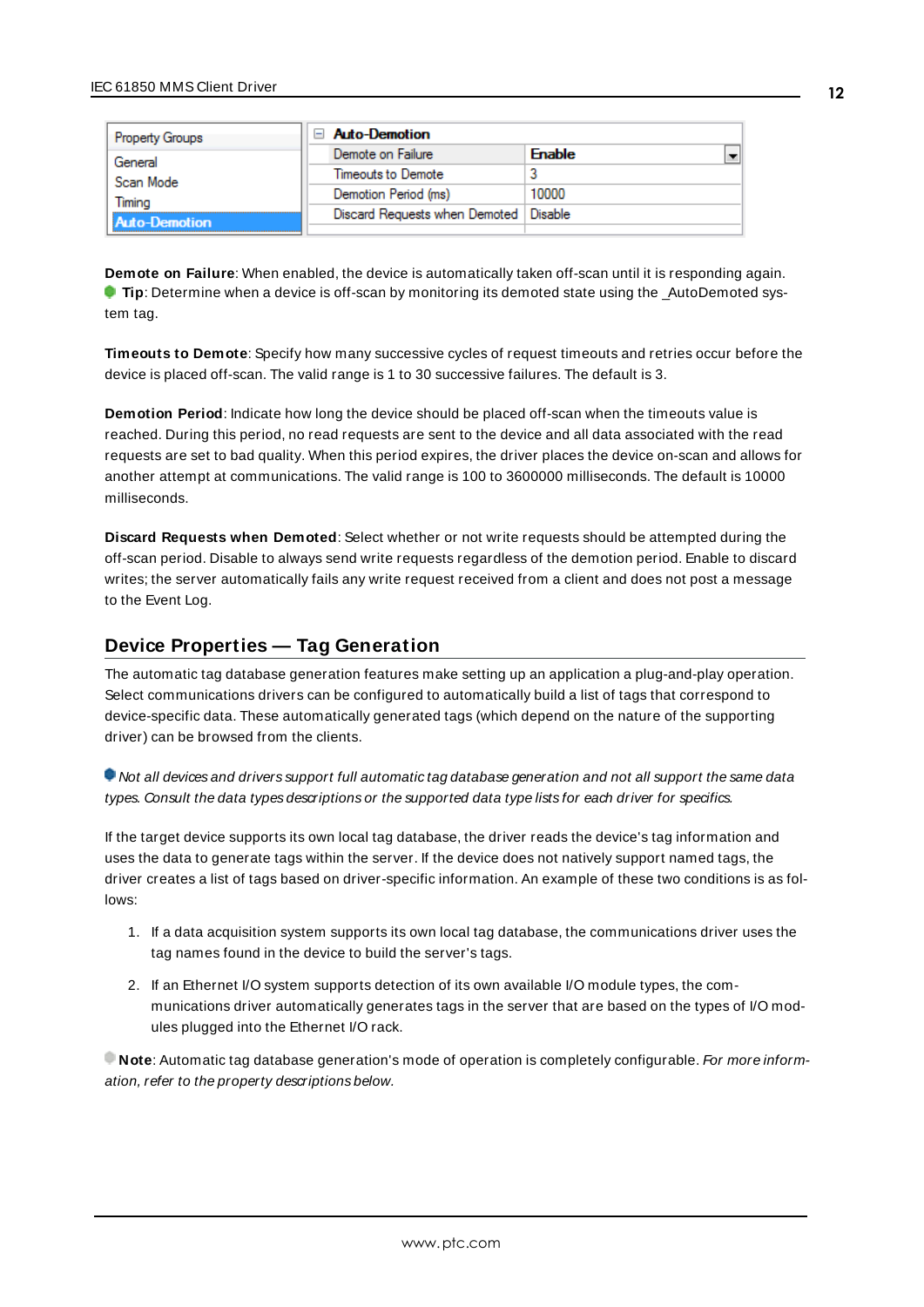| Property Groups       | □ Tag Generation                        |                            |
|-----------------------|-----------------------------------------|----------------------------|
| General               | On Property Change                      | Yes                        |
| Scan Mode             | On Device Startup                       | Do Not Generate on Startup |
| Timing                | On Duplicate Tag                        | Delete on Create           |
| Auto-Demotion         | Parent Group                            |                            |
| <b>Tag Generation</b> | Allow Automatically Generated Subgroups | Enable                     |
|                       | Create                                  | Create tags                |
| Redundancy            |                                         |                            |

<span id="page-12-4"></span>**On Property Change**: If the device supports automatic tag generation when certain properties change, the **On Property Change** option is shown. It is set to **Yes** by default, but it can be set to **No** to control over when tag generation is performed. In this case, the **Create tags** action must be manually invoked to perform tag generation.

<span id="page-12-2"></span>**On Device Startup**: Specify when OPC tags are automatically generated. Descriptions of the options are as follows:

- <span id="page-12-1"></span><sup>l</sup> **Do Not Generate on Startup**: This option prevents the driver from adding any OPC tags to the tag space of the server. This is the default setting.
- <sup>l</sup> **Always Generate on Startup**: This option causes the driver to evaluate the device for tag information. It also adds tags to the tag space of the server every time the server is launched.
- <sup>l</sup> **Generate on First Startup**: This option causes the driver to evaluate the target device for tag information the first time the project is run. It also adds any OPC tags to the server tag space as needed.

**Note**: When the option to automatically generate OPC tags is selected, any tags that are added to the server's tag space must be saved with the project. Users can configure the project to automatically save from the **Tools** | **Options** menu.

<span id="page-12-3"></span>**On Duplicate Tag**: When automatic tag database generation is enabled, the server needs to know what to do with the tags that it may have previously added or with tags that have been added or modified after the communications driver since their original creation. This setting controls how the server handles OPC tags that were automatically generated and currently exist in the project. It also prevents automatically generated tags from accumulating in the server.

For example, if a user changes the I/O modules in the rack with the server configured to **Always Generate on Startup**, new tags would be added to the server every time the communications driver detected a new I/O module. If the old tags were not removed, many unused tags could accumulate in the server's tag space. The options are:

- <span id="page-12-0"></span>**.** Delete on Create: This option deletes any tags that were previously added to the tag space before any new tags are added. This is the default setting.
- <span id="page-12-5"></span><sup>l</sup> **Overwrite as Necessary**: This option instructs the server to only remove the tags that the communications driver is replacing with new tags. Any tags that are not being overwritten remain in the server's tag space.
- **.** Do not Overwrite: This option prevents the server from removing any tags that were previously generated or already existed in the server. The communications driver can only add tags that are completely new.
- <sup>l</sup> **Do not Overwrite, Log Error**: This option has the same effect as the prior option, and also posts an error message to the server's Event Log when a tag overwrite would have occurred.

**Note:** Removing OPC tags affects tags that have been automatically generated by the communications driver as well as any tags that have been added using names that match generated tags.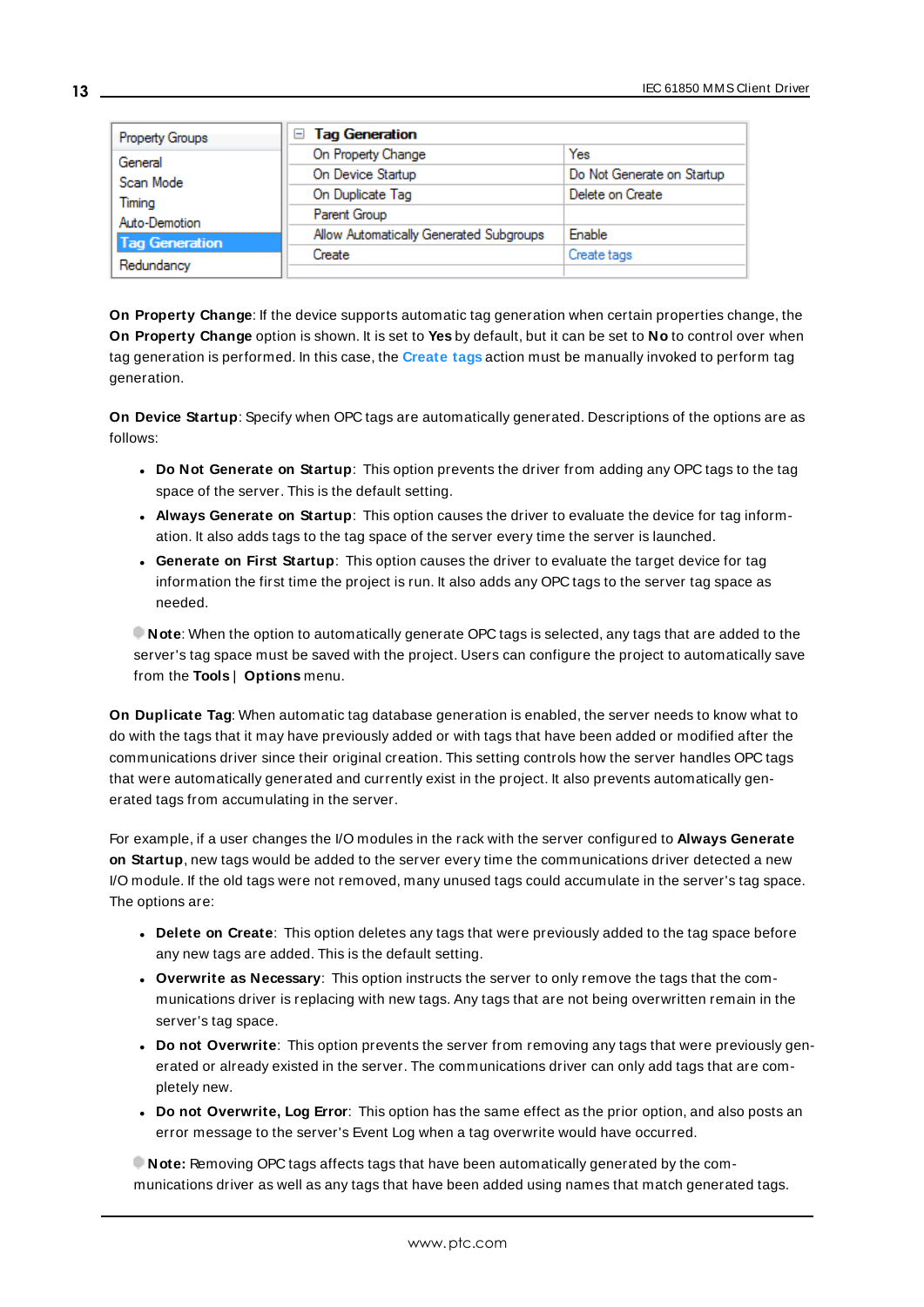Users should avoid adding tags to the server using names that may match tags that are automatically generated by the driver.

<span id="page-13-3"></span>**Parent Group**: This property keeps automatically generated tags from mixing with tags that have been entered manually by specifying a group to be used for automatically generated tags. The name of the group can be up to 256 characters. This parent group provides a root branch to which all automatically generated tags are added.

<span id="page-13-1"></span>**Allow Automatically Generated Subgroups**: This property controls whether the server automatically creates subgroups for the automatically generated tags. This is the default setting. If disabled, the server generates the device's tags in a flat list without any grouping. In the server project, the resulting tags are named with the address value. For example, the tag names are not retained during the generation process. **Note**: If, as the server is generating tags, a tag is assigned the same name as an existing tag, the system automatically increments to the next highest number so that the tag name is not duplicated. For example, if the generation process creates a tag named "AI22" that already exists, it creates the tag as "AI23" instead.

<span id="page-13-2"></span>**Create**: Initiates the creation of automatically generated OPC tags. If the device's configuration has been modified, **Create tags** forces the driver to reevaluate the device for possible tag changes. Its ability to be accessed from the System tags allows a client application to initiate tag database creation. **Note**: **Create tags** is disabled if the Configuration edits a project offline.

### <span id="page-13-0"></span>**Device Properties — Automatic Configuration**

| Property Groups                | $\Box$ Automatic Configuration     |                  |
|--------------------------------|------------------------------------|------------------|
| General                        | Automatic Configuration Source     | Device           |
| Scan Mode                      | $\Box$ Configuration from SCL File |                  |
| Timing                         | File                               |                  |
| Auto-Demotion                  | <b>SubNetwork</b>                  |                  |
| <b>Tag Generation</b>          | IFD                                |                  |
| <b>Automatic Configuration</b> | <b>AccessPoint</b>                 |                  |
| Connection                     | Parameter Import                   | Select from File |
|                                |                                    |                  |

**Automatic Configuration Source**: This field specifies the source for automatic device configuration. Options include Device and SCL File. When Device is selected, tags will be created using the online device self-description services. When SCL File is selected, tags will be created from the configured SCL file, and the Connection properties will be imported. The default setting is Device.

<span id="page-13-4"></span>**Note:** For more information on the Connection properties, refer to **[Connection](#page-14-0)**.

**File**: This property is set automatically after the configuration file is specified. To locate the file, click the browse (...) button. The selected file can have an .icd, .cid, or .scd extension. This property is only available when the Automatic Configuration Source is set to **SCL File**.

**SubNetwork**: This property is be set automatically after the SubNetwork is confirmed in SCL Parameter Import. It is only available when the Automatic Configuration Source is set to **SCL File**. For more information, refer to **[Parameter](#page-14-1) Import**.

**IED**: This property will be set automatically after the Intelligent Electronic Device (IED) is confirmed in SCL Parameter Import. It is only available when the Automatic Configuration Source is set to SCL File. For more information, refer to **[Parameter](#page-14-1) Import**.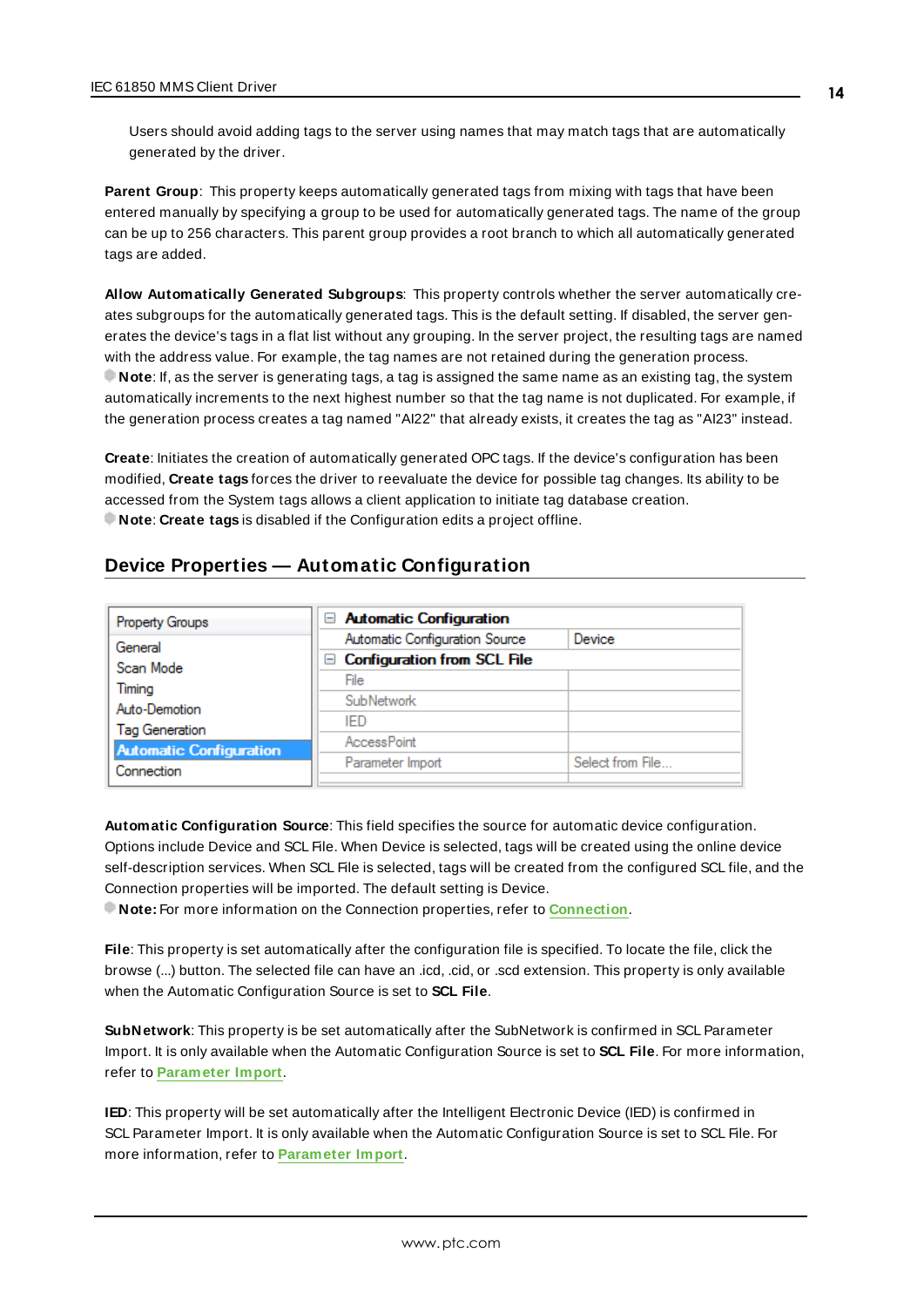**AccessPoint**: This property will be set automatically after the AccessPoint is confirmed in Parameter Import. It is only available when the Automatic Configuration Source is set to SCL File. For more information, refer to **[Parameter](#page-14-1) Import**.

<span id="page-14-1"></span>**Parameter Import**: When clicked, this button launches the SCL Parameter Import dialog. It is only available when the Automatic Configuration Source is set to **SCL File**. For more information, refer to **[Parameter](#page-14-1) [Import](#page-14-1)**.

#### **Parameter Import**

This dialog displays the SubNetworks, IEDs, and AccessPoints available in the file specified in the Automatic Configuration property group. Once confirmed, the selections will be set in the Automatic Configuration property group.

| Parameter Import                    |                                                    |
|-------------------------------------|----------------------------------------------------|
| selected file.                      | Select a SubNetwork, IED, and AccessPoint from the |
| SubNetwork:<br>IED:<br>AccessPoint: | <b>NONE</b><br>F303<br>P1                          |
|                                     | OK<br>Cancel                                       |

**SubNetwork:** This property specifies a SubNetwork within the specified file. If multiple SubNetworks exist in the file, the first one encountered is selected by default.

**IED:** This property specifies an IED within the file. If multiple IEDs exist in the file, the first one encountered is selected by default.

**AccessPoint:** This property specifies an AccessPoint within the file. If multiple AccessPoints exist in the file, the first one encountered is selected by default.

## <span id="page-14-0"></span>**Device Properties — Connection**

| <b>Property Groups</b>                                            | $\Box$ Configuration from SCL   |      |
|-------------------------------------------------------------------|---------------------------------|------|
| General                                                           | Load from File                  | Load |
| Scan Mode                                                         | <b>Authentication</b><br>$=$    |      |
| Timing                                                            | <b>Enable Authentication</b>    | No   |
| Auto-Demotion<br><b>Tag Generation</b><br>Automatic Configuration | Password                        |      |
|                                                                   | <b>El Server Parameters</b>     |      |
|                                                                   | <b>Client Parameters</b><br>$+$ |      |
| <b>Connection</b>                                                 |                                 |      |

## **Configuration from SCL**

**15**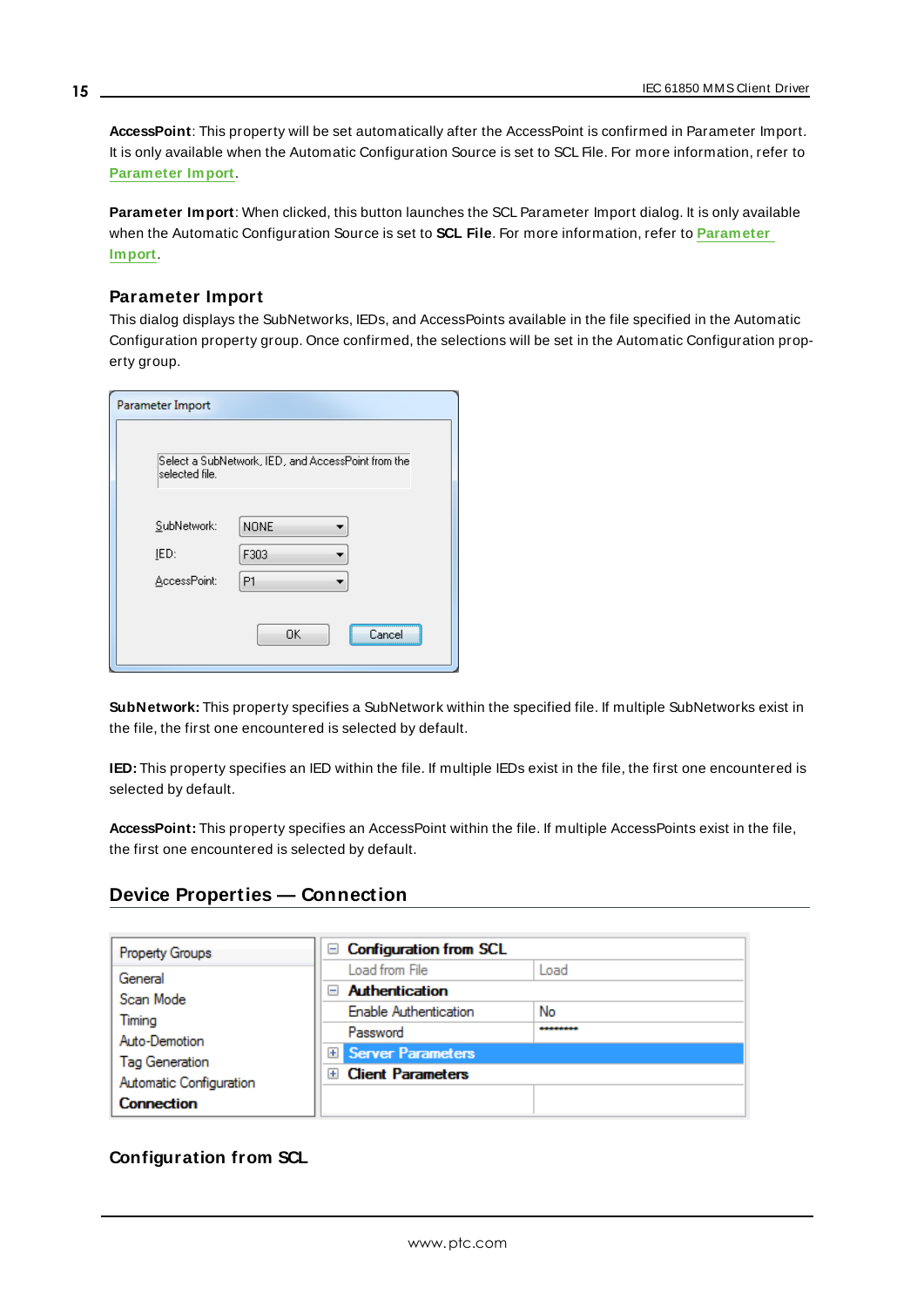**Load from File:** When enabled, the properties of the selected file are used to populate the properties listed beneath the Authentication and Server Parameters sections. This option is only available if the specified Automatic Configuration Source is **SCL File** (and all properties have been configured). For more information, refer to **Automatic [Configuration](#page-13-0)**.

**Enable Authentication:** Specify whether Association Control Service Element (ACSE) authentication is enabled.

Password: Specify the password for ACSE authentication.

#### **Server Parameters**

This section is used to configure the server-specific connection properties. Descriptions of the properties are as follows:

| <b>Property Groups</b>  | <b>Server Parameters</b><br>$-$ |             |  |
|-------------------------|---------------------------------|-------------|--|
| General                 | Use Optional Server Paramet     | Yes         |  |
| Scan Mode               | Server AE Invoke ID             | 10          |  |
|                         | Server AE Qualifier             | 12          |  |
| Timina                  | Server AP Invoke ID             | 10          |  |
| Auto-Demotion           | Server Application ID           | 1.1.1.999.1 |  |
| Tag Generation          | Server Transport Selector       | 00 01       |  |
| Automatic Configuration | Server Session Selector         | 00 01       |  |
| <b>Connection</b>       | Server Presentation Selector    | 00 00 00 01 |  |
| Communication           |                                 |             |  |

**Use Optional Server Parameters:** When enabled, the Server Parameters will be available for editing and will be included when initiating a connection with a device. The default setting is Yes.

**Server AE Invoke ID:** This property specifies the ACSEAEInvoke ID. The valid range is 0 to 65535. The default setting is 10.

**Server AE Qualifier:** This property specifies the ACSEAE Qualifier. The valid range is 0 to 65535. The default setting is 12.

**Server AP Invoke ID:** This property specifies the ACSEAPInvoke ID. The valid range is 0 to 65535. The default setting is 10.

**Server Application ID:** This property specifies the ACSE Application ID. It must be between 3 and 10 integers (inclusive), delimited by commas. The default setting is "1,1,1,999,1".

**Note**; The first integer must be 53687091 or less; the second integer must be 39 or less. The first two integers added together must equal 53687091 or less; the last 8 integer values must each be 2147483647 or less.

**Server Transport Selector:** This property configures the server OSI-TSEL and is used in establishing a remote server connection. It specifies a byte array, which is expressed as pairs of hexadecimal digits separated by zero or more spaces. The maximum size is 50 bytes (or 100 hex chars). The default setting is "00 01".

**Server Session Selector:** This property configures the server OSI-SSEL and is used in establishing a remote server connection. It specifies a byte array, which is expressed as pairs of hexadecimal digits separated by zero or more spaces. The maximum size is 50 bytes (or 100 hex chars). The default setting is "00 01".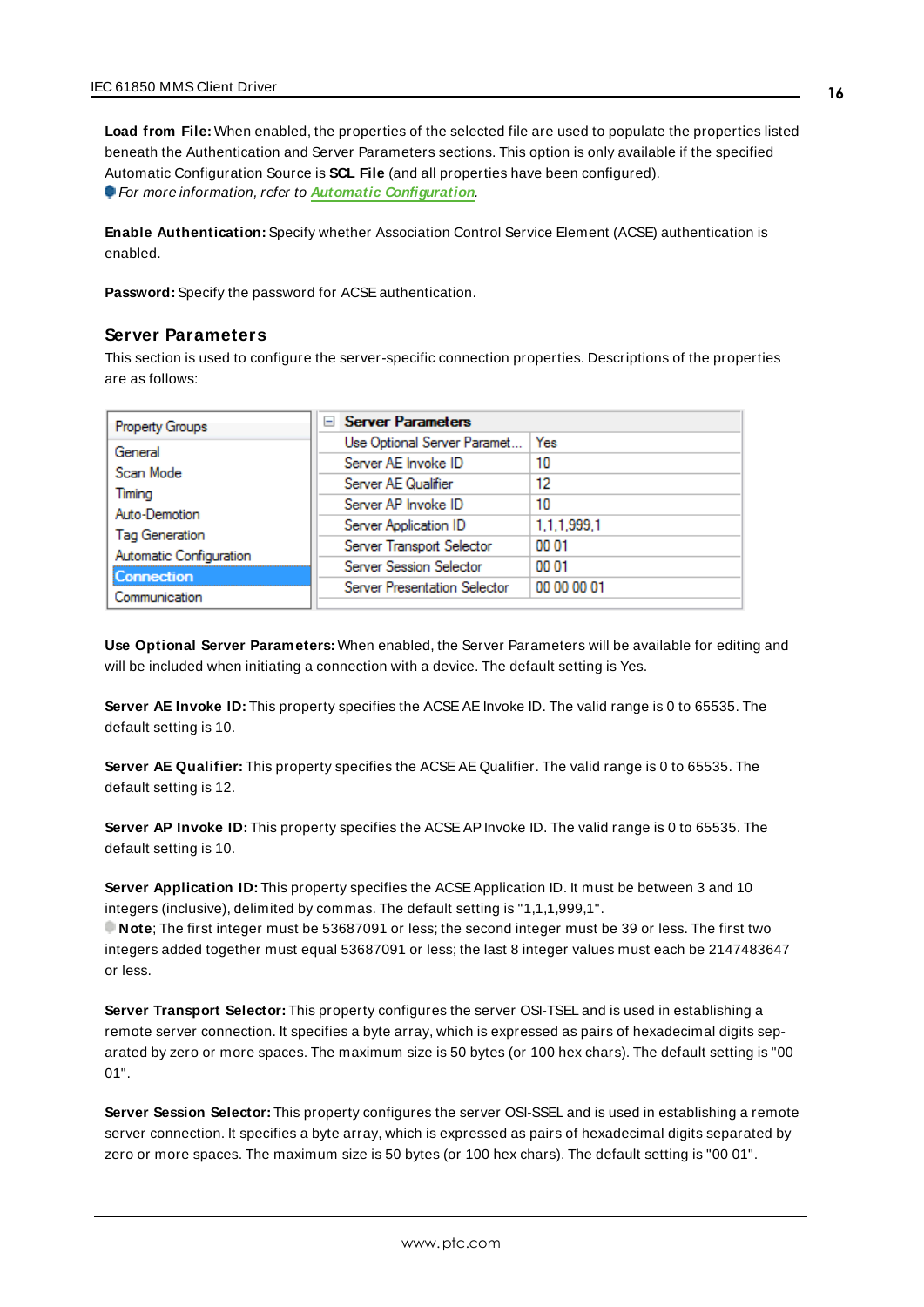**Server Presentation Selector:** This property configures the server OSI-PSEL and is used in establishing a remote server connection. It specifies a byte array, which is expressed as pairs of hexadecimal digits separated by zero or more spaces. The maximum size is 50 bytes (or 100 hex chars). The default setting is "00 00 00 01".

#### **Client Parameters**

This section is used to configure the client-specific connection properties. Descriptions of the properties are as follows:

| <b>Property Groups</b>                     | <b>Configuration from SCL</b><br>$+$       |             |
|--------------------------------------------|--------------------------------------------|-------------|
| General                                    | <b>Authentication</b><br>$+$               |             |
| Scan Mode                                  | <b>Server Parameters</b><br>$+$            |             |
| Timina                                     | <b>Client Parameters</b><br>$\overline{ }$ |             |
| Auto-Demotion                              | Use Optional Client Parameters             | Yes         |
| Tag Generation                             | Client AE Invoke ID                        | 10          |
| Automatic Configuration                    | Client AE Qualifier                        | 12          |
| <b>Connection</b>                          | Client AP Invoke ID                        | 10          |
| Communication                              | Client Application ID                      | 1,1,1,999,1 |
|                                            | <b>Client Transport Selector</b>           | 00 01       |
| Control                                    | <b>Client Session Selector</b>             | 00 01       |
| <b>Tag Database Settings</b><br>Redundancy | <b>Client Presentation Selector</b>        | 00 00 00 01 |
|                                            |                                            |             |

**Use Optional Client Parameters:** When enabled, the Client Parameters will be available for editing and will be included when initiating a connection with a device. The default setting is Yes.

**Client AE Invoke ID:** This property specifies the ACSEAEInvoke ID. The valid range is 0 to 65535. The default setting is 10.

**Client AE Qualifier:** This property specifies the ACSEAE Qualifier. The valid range is 0 to 65535. The default setting is 12.

**Client AP Invoke ID:** This property specifies the ACSEAPInvoke ID. The valid range is 0 to 65535. The default setting is 10.

**Client Application ID:** This property specifies the ACSEApplication ID. It must be between 3 and 10 integers (inclusive), delimited by commas. The default setting is "1,1,1,999,1". **Note**; The first integer must be 53687091 or less; the second integer must be 39 or less. The first two integers added together must equal 53687091 or less; the last 8 integer values must each be 2147483647 or less.

**Client Transport Selector:** This property configures the server OSI-TSEL and is used in establishing a remote server connection. It specifies a byte array, which is expressed as pairs of hexadecimal digits separated by zero or more spaces. The maximum size is 50 bytes (or 100 hex chars). The default setting is "00 01".

**Client Session Selector:** This property configures the server OSI-SSEL and is used in establishing a remote server connection. It specifies a byte array, which is expressed as pairs of hexadecimal digits separated by zero or more spaces. The maximum size is 50 bytes (or 100 hex chars). The default setting is "00 01".

**Client Presentation Selector:** This property configures the server OSI-PSEL and is used in establishing a remote server connection. It specifies a byte array, which is expressed as pairs of hexadecimal digits

**17**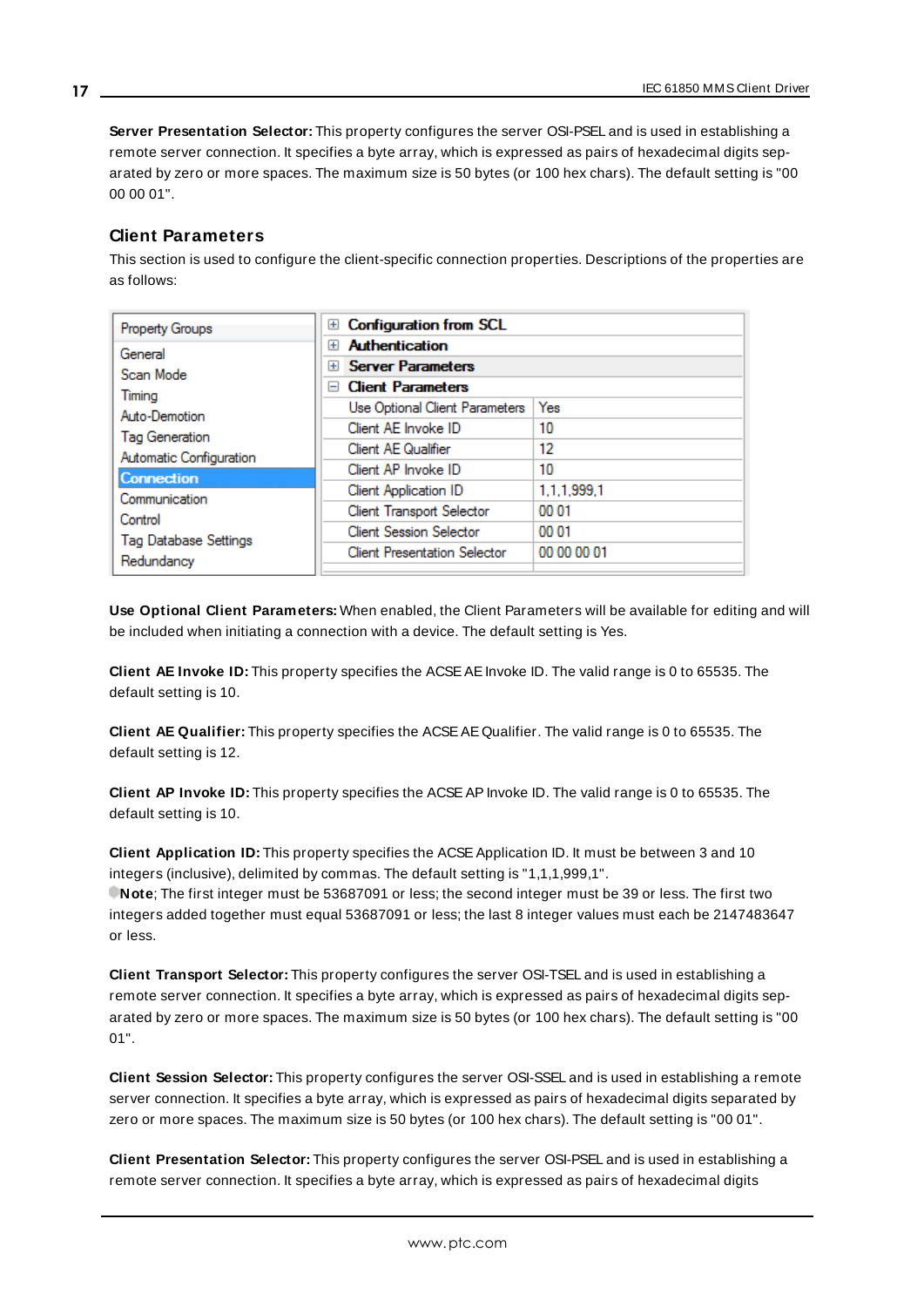separated by zero or more spaces. The maximum size is 50 bytes (or 100 hex chars). The default setting is "00 00 00 01".

### <span id="page-17-0"></span>**Device Properties — Communication**

| Property Groups         | Reporting<br>$\equiv$    |              |
|-------------------------|--------------------------|--------------|
| General                 | <b>Buffer Size</b>       | 100          |
|                         | Playback Rate (ms)       | 2000         |
| Automatic Configuration | Integrity Poll Rate (ms) | 5000         |
| Connection              | Polling<br>$\overline{}$ |              |
| <b>Communication</b>    | Polling Level            | Logical Node |
| Control                 |                          |              |

**Buffer Size:** Specify the data buffer size. If the length of the data buffer exceeds the maximum, the oldest value on the buffer is discarded. The valid range is 1 to 10000. The default setting is 100.

**Playback Rate (ms):** Specify the amount of time before a value is removed from the data buffer after it is assigned to a tag. The valid range is 50 to 999999999 milliseconds. The default setting is 2000 milliseconds. **Tip**: This functionality can also be referred to as Event Playback or Sequence of Events (SOE). **Notes**:

- 1. If multiple clients reference the same buffered data, the playback rate should be greater than the longest scan rate. If only one client references the buffered data, a playback rate of 0 is sufficient.
- 2. Enabling the OPC DA setting **Return initial updates for items in a single callback** may result in loss of buffered data when using drivers that support Event Playback for unsolicited device protocols. The compliance setting should be disabled if loss of buffered data is a concern.

**Integrity Poll Rate (ms):** An integrity poll is used to verify connectivity to the IED at a minimum of every x milliseconds. It is recommended when the IED is only sending reports as a way to know that connectivity is lost. It can also be used to verify connectivity faster than the poll rate when polling the IED slowly (such as in minutes). This property specifies the amount of time that can elapse between either receiving a report or receiving a solicited response before the driver must check the integrity of its connection with the IED. The valid range is 0 to 999999999 milliseconds. The default setting is 5000 milliseconds. To disable integrity polling, specify a value of 0 milliseconds.

**Note:** When the integrity poll rate has elapsed without any communication, the channel sends a read for an RCB attribute to the IED. If the read fails, the connection to the IED is considered lost. At that point, the device is placed into an error state and all tags are set to bad quality. If the read succeeds, no action is taken.

**Polling Level:** Specify the level at which data is grouped and polled. Options include Logical Node, Functional Constraint, Data Object, and Attribute. The default setting is Logical Node.

**Note**: The default setting of **Logical Node** polls for every attribute within the Logical Node(s) at once. If an attribute read fails within the Logical Node, the entire Logical Node read fails and all of its tags are set to Bad quality. If this is the case, the setting should be changed to **Attribute**, which causes the valid tags for that particular Logical Node to transition to Good quality,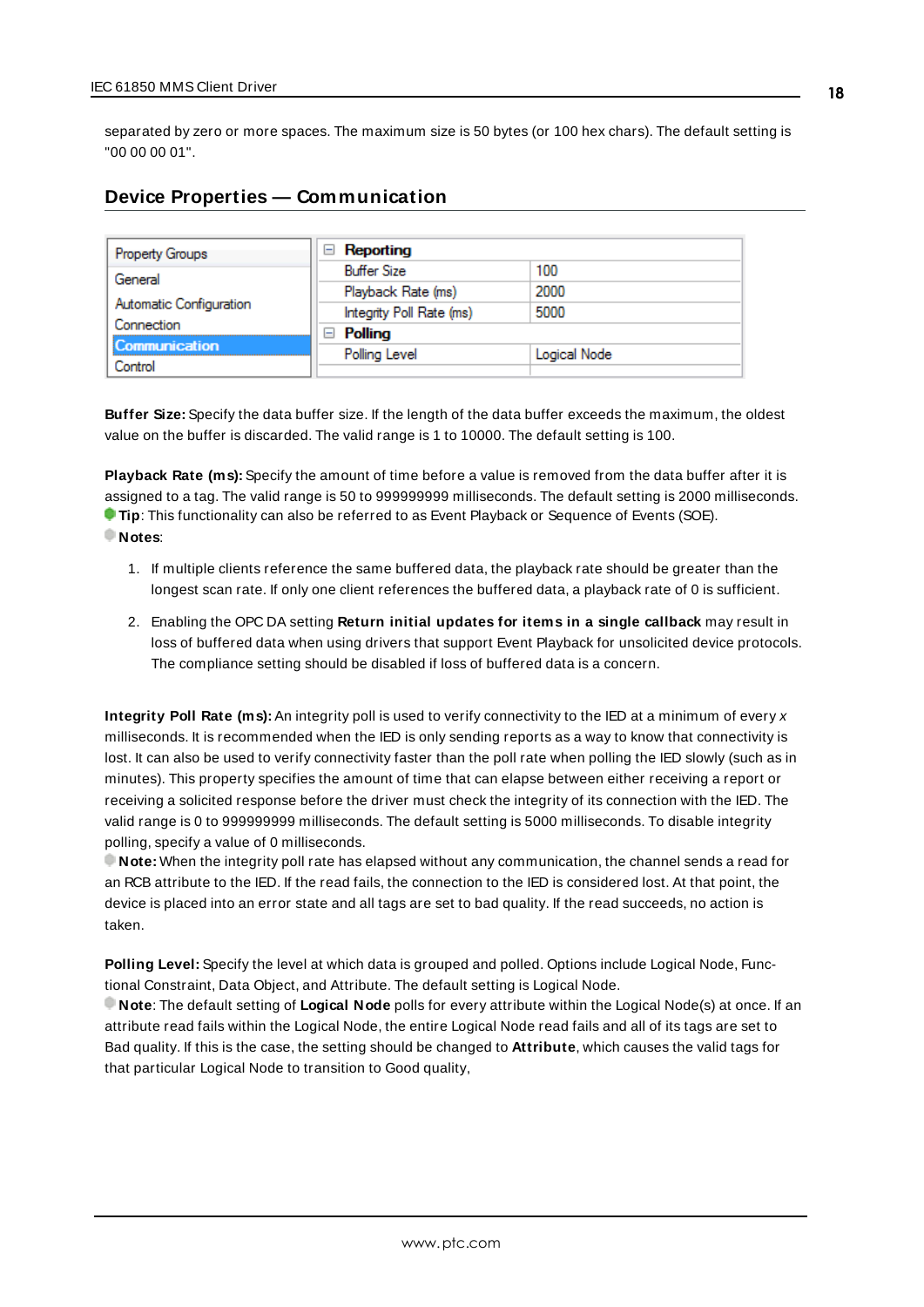**19**

| Property Groups              | <b>Default Control Values</b><br>E |                |
|------------------------------|------------------------------------|----------------|
| General                      | orCat                              | bay-control    |
| Scan Mode                    | orldent                            |                |
|                              | ctlNum                             | 0              |
| Timing<br>Auto-Demotion      | Test                               | <b>Disable</b> |
| Tag Generation               | Check                              | 00             |
| Automatic Configuration      |                                    |                |
| Connection                   |                                    |                |
| Communication                |                                    |                |
| <b>Control</b>               |                                    |                |
| <b>Tag Database Settings</b> |                                    |                |

## <span id="page-18-0"></span>**Device Properties — Control**

**orCat:** This property specifies the value of orCat when making a structured write to a control object. The default setting is bay-control. Options include the following:

- not-supported
- bay-control
- station-control
- remote-control
- automatic-bay
- automatic-station
- automatic-remote
- maintenance
- process

**orIdent:** This property specifies the value of the \_orIdent Tag. The value must be a hex byte array (such as "01 7A F0"). It is blank by default.

**ctlNum:** This property specifies the value of the \_ctlNum Tag. The value must be an 8-bit unsigned integer. The default is 0.

**Test:** This property specifies the Boolean value assigned to the \_Test Tag. When enabled, the value is 1. When disabled, the value is 0. The default is disabled.

**Check:** This property specifies the value of the \_Check Tag. The value must be a 2-bit string. The default is 00.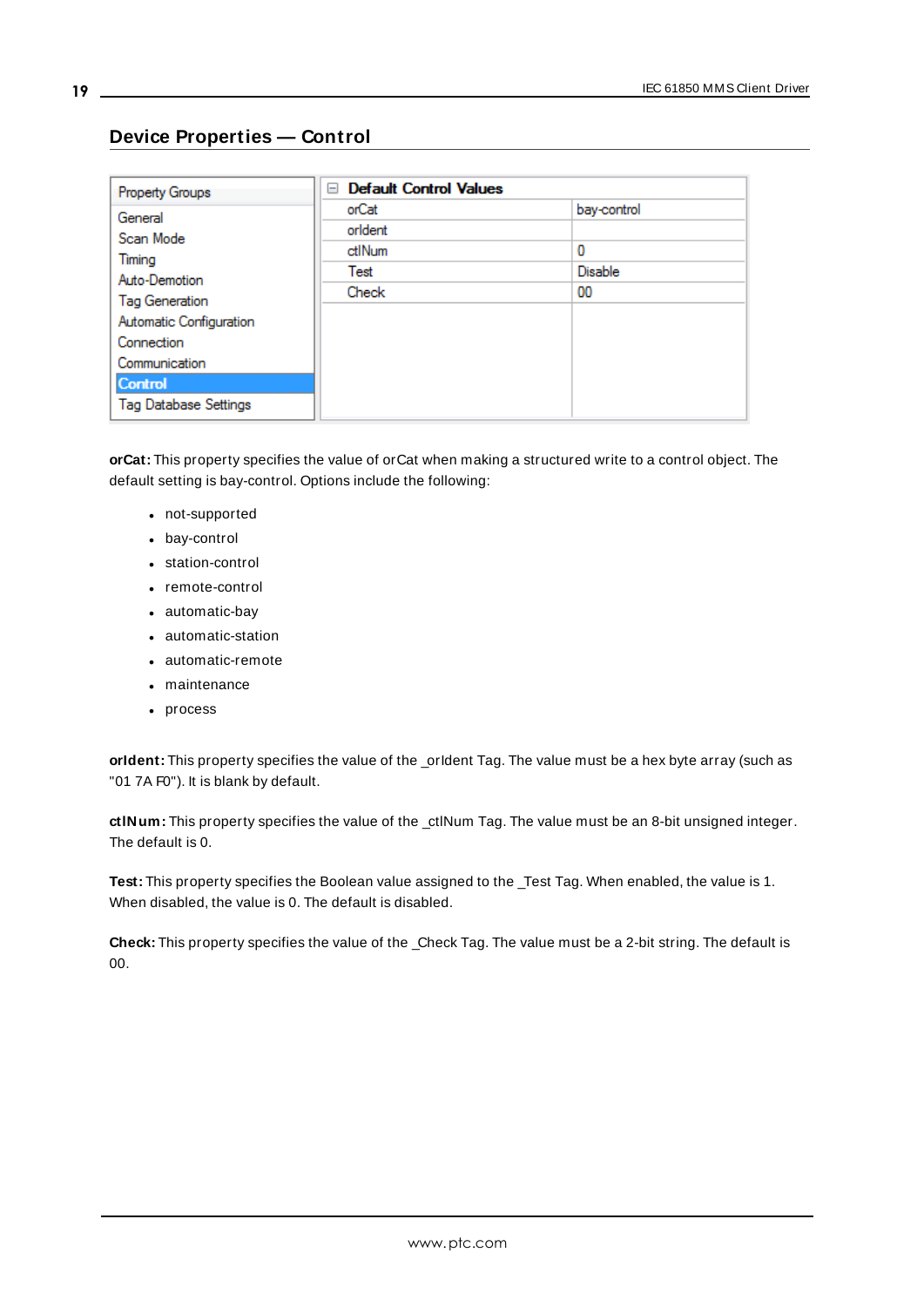## <span id="page-19-0"></span>**Device Properties — Tag Database Settings**

| Property Groups              | <b>Tag Generation Settings</b><br>$=$               |              |
|------------------------------|-----------------------------------------------------|--------------|
| General                      | Display Descriptions                                | Yes          |
| Scan Mode                    | Generate Reported Data Sets                         | Yes          |
|                              | <b>Tag Generation Functional Constraints</b><br>$=$ |              |
| Timing                       | Select All                                          | Select All   |
| Auto-Demotion                | Deselect All                                        | Deselect All |
| <b>Tag Generation</b>        | ST                                                  | Yes          |
| Automatic Configuration      | МΧ                                                  | Yes          |
| Connection                   | CO                                                  | Yes          |
| Communication                | SP                                                  | Yes          |
| Control                      | sv                                                  | Yes          |
| <b>Tag Database Settings</b> | СF                                                  | Yes          |
| Redundancy                   | DC                                                  | Yes          |
|                              | SG                                                  | Yes          |
|                              | <b>SE</b>                                           | Yes          |
|                              |                                                     |              |
|                              | ЕX                                                  | Yes          |
|                              | BR                                                  | Yes          |
|                              | RP                                                  | Yes          |
|                              | LG                                                  | Yes          |
|                              | GO                                                  | Yes          |
|                              | GS                                                  | Yes          |
|                              | ΜS                                                  | Yes          |
|                              | US                                                  | Yes          |

#### **Tag Generation Settings**

**Display Descriptions:** If enabled, this option will apply the SCL file data attribute descriptions to the tag descriptions. It is only available when tags are created from SCL. The default is Yes.

**Generate Reported Data Sets:** If enabled, this option generates tags for data sets referenced by report control blocks. The default is Yes.

#### **Tag Generation Functional Constraints**

**Select All:** When clicked, this option will select all Functional Constraints.

**Deselect All:** When clicked, this option will deselect all Functional Constraints.

**ST:** If enabled, this option generates tags with the ST Functional Constraint. The default is Yes.

MX: If enabled, this option generates tags with the MX Functional Constraint. The default is Yes.

**CO:** If enabled, this option generates tags with the CO Functional Constraint. The default is Yes.

**SP:** If enabled, this option generates tags with the SP Functional Constraint. The default is Yes.

**SV:** If enabled, this option generates tags with the SV Functional Constraint. The default is Yes.

**CF:** If enabled, this option generates tags with the CFFunctional Constraint. The default is Yes.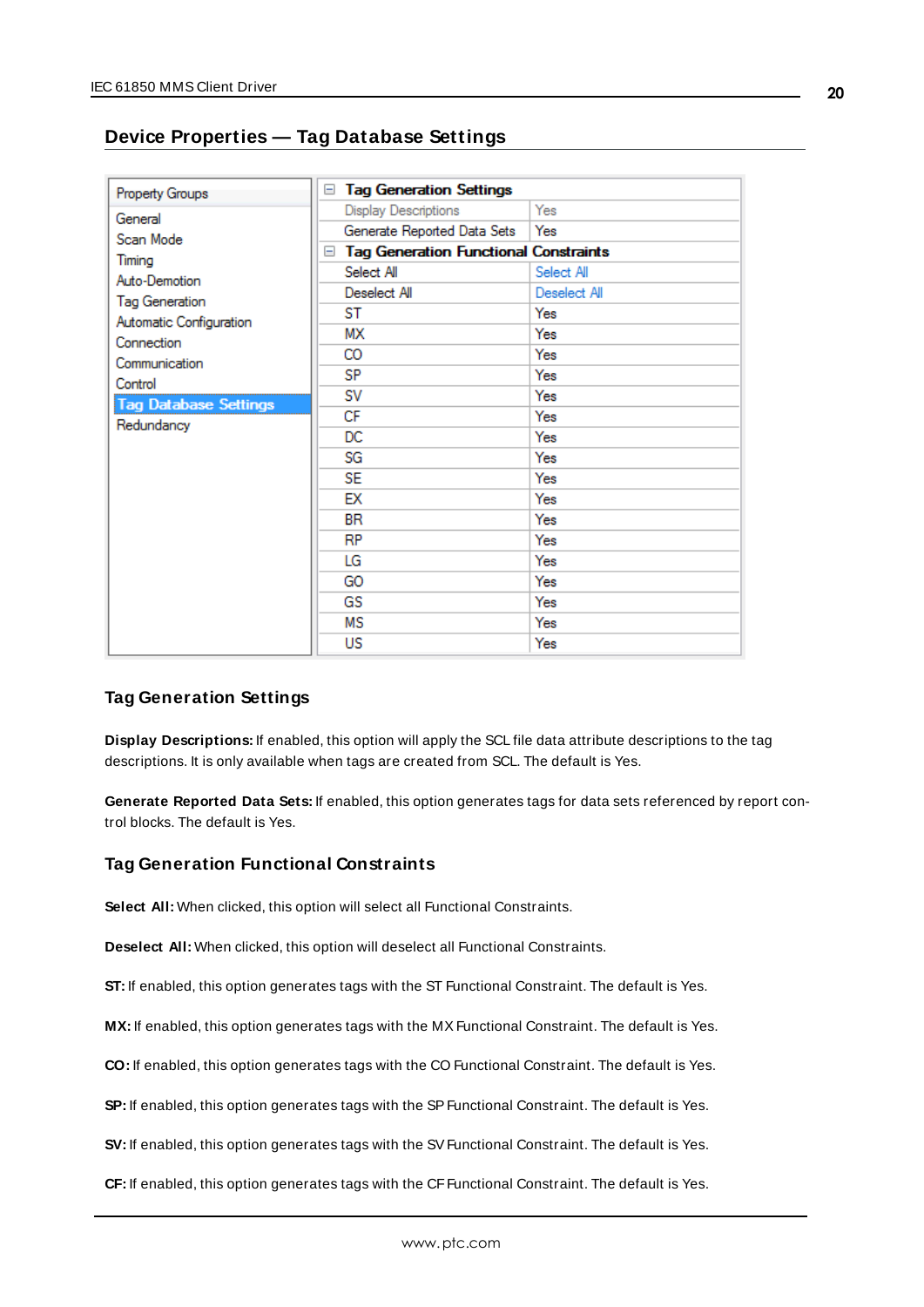**DC:** If enabled, this option generates tags with the DC Functional Constraint. The default is Yes. **SG:** If enabled, this option generates tags with the SG Functional Constraint. The default is Yes. **SE:** If enabled, this option generates tags with the SE Functional Constraint. The default is Yes. **EX:** If enabled, this option generates tags with the EX Functional Constraint. The default is Yes. **BR:** If enabled, this option generates tags with the BRFunctional Constraint. The default is Yes. **RP:** If enabled, this option generates tags with the RPFunctional Constraint. The default is Yes. **LG:** If enabled, this option generates tags with the LG Functional Constraint. The default is Yes. **GO:** If enabled, this option generates tags with the GO Functional Constraint. The default is Yes. GS: If enabled, this option generates tags with the GS Functional Constraint. The default is Yes. **MS:** If enabled, this option generates tags with the MSFunctional Constraint. The default is Yes. US: If enabled, this option generates tags with the US Functional Constraint. The default is Yes. For more information, refer to **Supported Functional Constraints**.

#### <span id="page-20-0"></span>**Device Properties — Redundancy**

| <b>Property Groups</b>     | Redundancy<br>$=$      |                                    |
|----------------------------|------------------------|------------------------------------|
| General                    | Secondary Path         | <b>Channel Device1</b><br>$\cdots$ |
| Scan Mode                  | <b>Operating Mode</b>  | Switch On Failure                  |
| Timing                     | Monitor Item           |                                    |
| Auto-Demotion              | Monitor Interval (s)   | 300                                |
| <b>Tag Generation</b>      | Return to Primary ASAP | Yes                                |
| <b>Tag Import Settings</b> |                        |                                    |
| Redundancy                 |                        |                                    |

Redundancy is available with the Media-Level Redundancy Plug-In.

Consult the website, a sales representative, or the **user [manual](https://www.kepware.com/getattachment/35461efd-b53a-4219-a109-a89fad20b230/media-level-redundancy-manual.pdf)** for more information.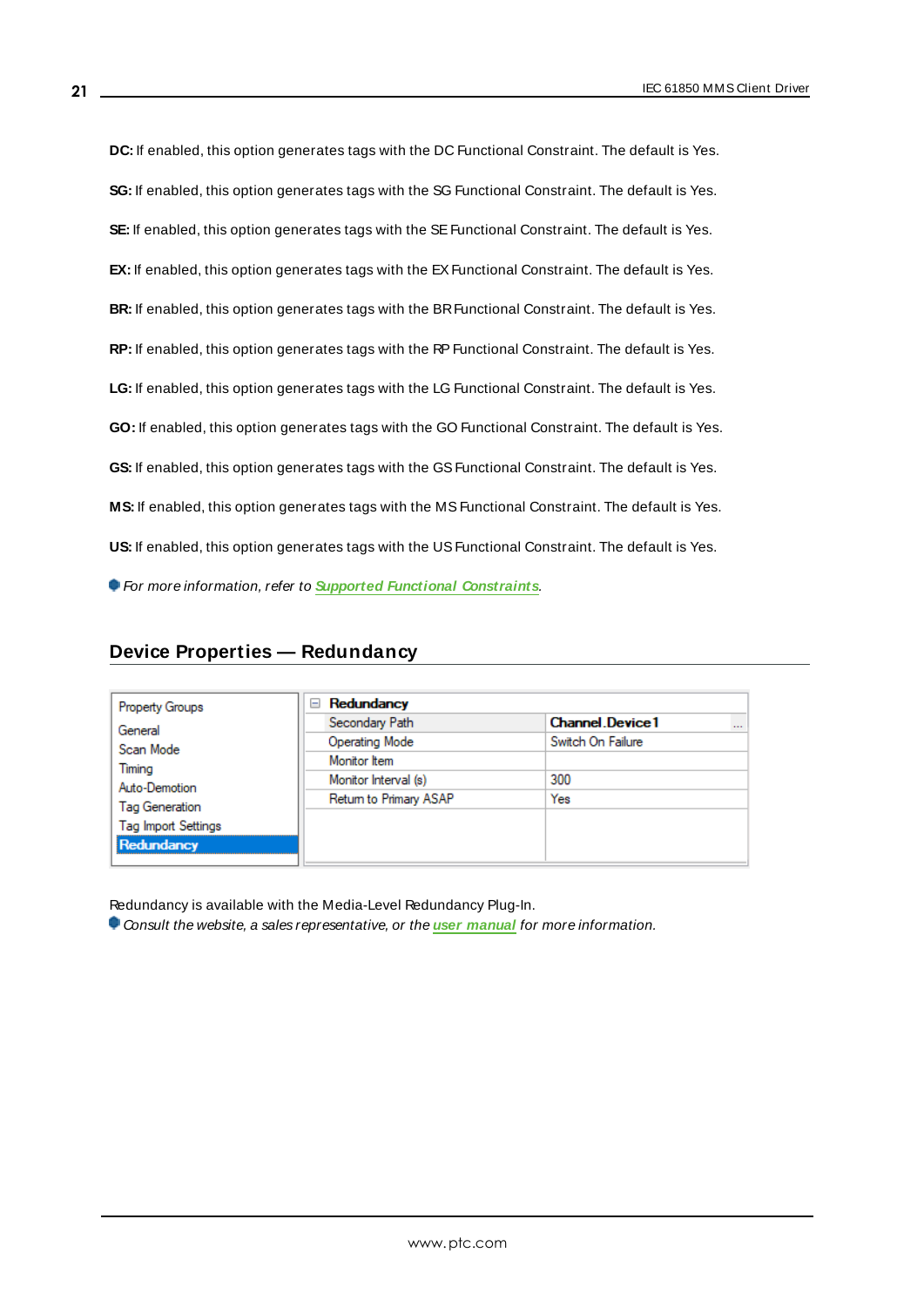## <span id="page-21-0"></span>**Data Types Description**

| <b>OPC Data Type</b> | <b>MMSData Type</b>              | <b>Description</b>                                                                                                                                        |
|----------------------|----------------------------------|-----------------------------------------------------------------------------------------------------------------------------------------------------------|
| <b>Bool</b>          | Boolean                          | Single bit                                                                                                                                                |
| Char                 | Integer (8 bit)                  | Signed 8-bit value                                                                                                                                        |
| <b>Byte</b>          | Unsigned Integer (8 bit)         | Unsigned 8-bit value                                                                                                                                      |
| Short                | Integer (16 bit)                 | Signed 16-bit value                                                                                                                                       |
| Word                 | Unsigned Integer (16 bit)        | Unsigned 16-bit value                                                                                                                                     |
| Long                 | Integer (32 bit)                 | Signed 32-bit value                                                                                                                                       |
| <b>DWord</b>         | Unsigned Integer (32 bit)        | Unsigned 32-bit value                                                                                                                                     |
| <b>Float</b>         | Floating-point (32 bit)          | 32-bit floating point value                                                                                                                               |
| <b>Byte</b>          | Bit string (length $\leq$ 8)     | $\star$                                                                                                                                                   |
| Word                 | Bit string $(8$ < length <= 16)  | $\star$                                                                                                                                                   |
| <b>DWord</b>         | Bit string $(16$ < length <= 32) | $\star$                                                                                                                                                   |
| String               | Bit string (length > 32)         | $\star$                                                                                                                                                   |
| String               | Octet-string                     | An array of bytes (octets).                                                                                                                               |
| String               | Visible-string                   | ANSI characters up to 255 characters in<br>length.                                                                                                        |
| String               | <b>MMS</b> String                | UTF-8 encoded string up to 255 characters in<br>length.                                                                                                   |
| Date                 | <b>Binary Time</b>               | 6 byte structure containing days since Jan 1,<br>1984 and milliseconds since midnight. It uses<br>the format "MM/DD/YYYY_HH:MM:SS.mmm".                   |
| Date                 | <b>UTC Time</b>                  | 8 byte structure containing seconds of the cen-<br>tury, a fraction of a second, and a time quality.<br>It uses the format "MM/DD/YYYY_<br>HH:MM:SS.mmm". |

\* MMSsupports bit strings up to 256 bits in length. Bit strings less than 32 bits long can be assigned to unsigned integers, whereas larger bit strings can only be applied to strings. They will be assigned to unsigned integers with the first bit in the bit string corresponding to the integer's lowest order bit.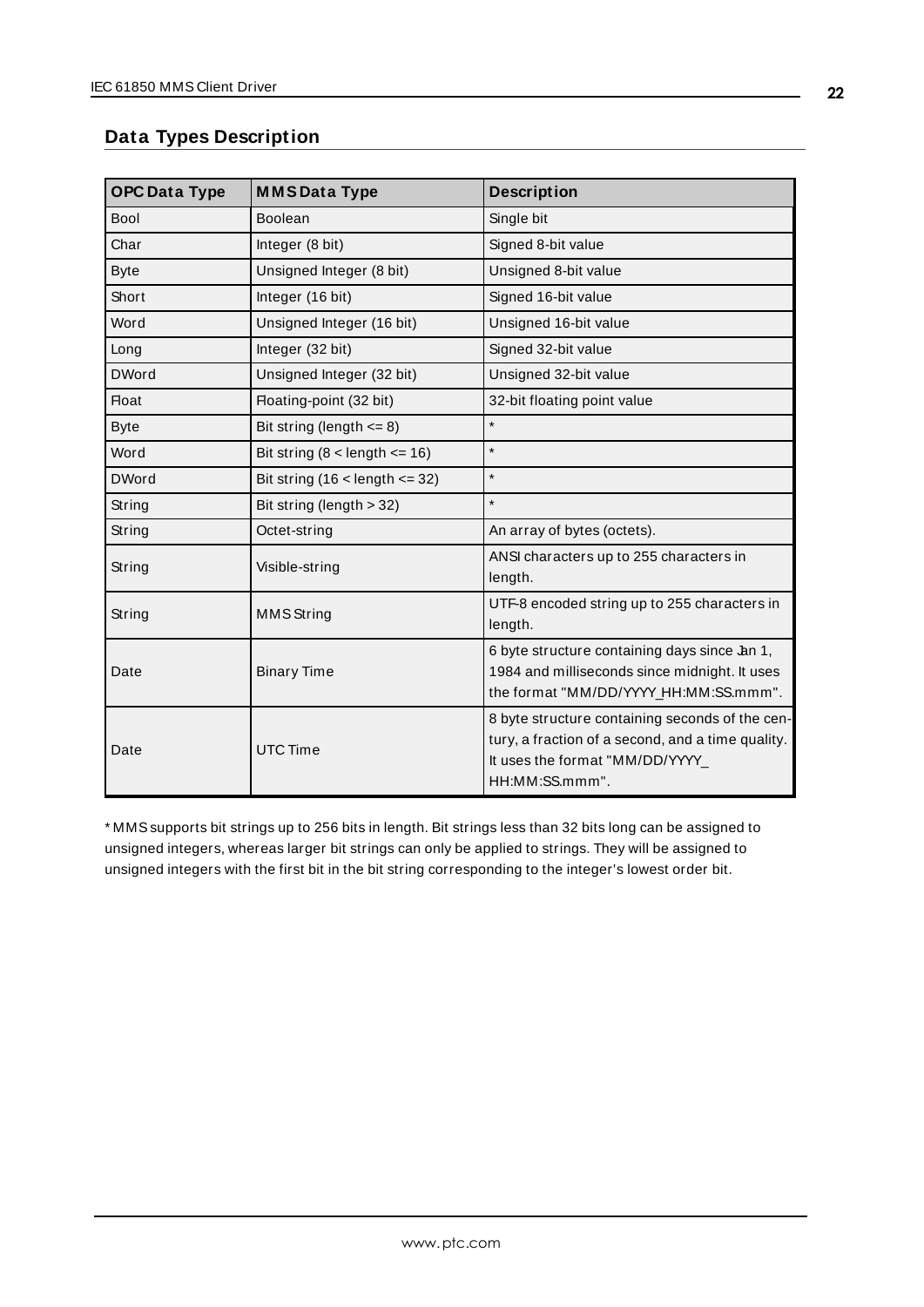#### <span id="page-22-0"></span>**Address Descriptions**

#### **Polled Tag Addressing**

The IEC 61850 MMS Client Driver syntax for Polled Tag Addressing is LDName/LNName\$FC\$DataName\$DataAttrName[\$DataAttrComponent[\$ ..]], where:

- LDName indicates the Logical Device Name. It is limited to 32 characters.
- . LNName\$FC\$DataName\$DataAttrName(\$DataAttrComponent(\$ ...) indicates the Object Name. It is limited to 64 characters.
- $[$]$  indicates an option.
- $\bullet$   $\beta$  .. *l* indicates additional names of recursively nested definitions.
- $\bullet$  FC indicates the Functional Constraint (FC) that describes the services that can be performed on the data.
- $\bullet$  \$ is a separator.

Examples of the address syntax include "Rly1/LLN0\$ST\$Mod\$stVal" and "Rly2/LLN0\$BR\$brcb1\$RptEna".

**Note:** A primitive Data Attribute's object reference syntax is LDName/LNName.DataName.DataAttrName [.DataAttrComponent[. ..]]. The '.' separator used in IEC 61850-7-2 is replaced by '\$' in MMS addressing.

#### **Reported Tag Addressing**

The IEC 61850 MMS Client Driver syntax for Reported Tag Addressing is LDName/LNName\$FC\$RCBName:LDName/LNName\$FC\$DataName\$DataAttrName[\$DataAttrComponent[\$ …]], where:

- LDName/LNName\$FC\$RCBName indicates the Report Control Block (RCB) name. It is limited to 64 characters.
- $\cdot$  : is a separator between the RCB name and the name of the reported object.
- . LNName\$FC\$DataName\$DataAttrName|\$DataAttrComponent|\$ ...] indicates the Object Name. It is limited to 64 characters.

An example of the address syntax is "Rly1/LLN0\$BR\$brcb1:Rly1/LLN0\$ST\$Mod\$stVal". Valid functional constraints for the RCB name include BR(which indicates a buffered report control block) and RP(which indicates an unbuffered report control block). The Object Name must indicate a primitive attribute that is included in a data set member referenced by the RCB.

#### **Automatic Subscription**

For reported tags like "Rly1/LLN0\$BR\$brcb1:Rly1/LLN0\$ST\$Mod\$stVal," the driver writes a value of '1' to "Rly1/LLN0\$BR\$brcb1\$RptEna" on each scan of the tag until the Report Control Block is enabled. Attempts to enable the RCB fail if it is already enabled by another client. If all tags referencing the RCB "Rly1/LLN0\$BR\$brcb1" are removed, the driver writes a value of '0' to "RptEna" to unsubscribe from receiving reports.

#### **Initial Update**

Once a Report Control Block has been successfully enabled, the driver must request an initial value for the data monitored by the RCB. How the driver accomplishes this depends on the services that are supported by the RCB. If the driver supports general interrogation, it writes a value of '1' to the RCB's GI attribute to request a general interrogation report. Support is indicated by the general interrogation bit of the RCB's TrgOps attribute.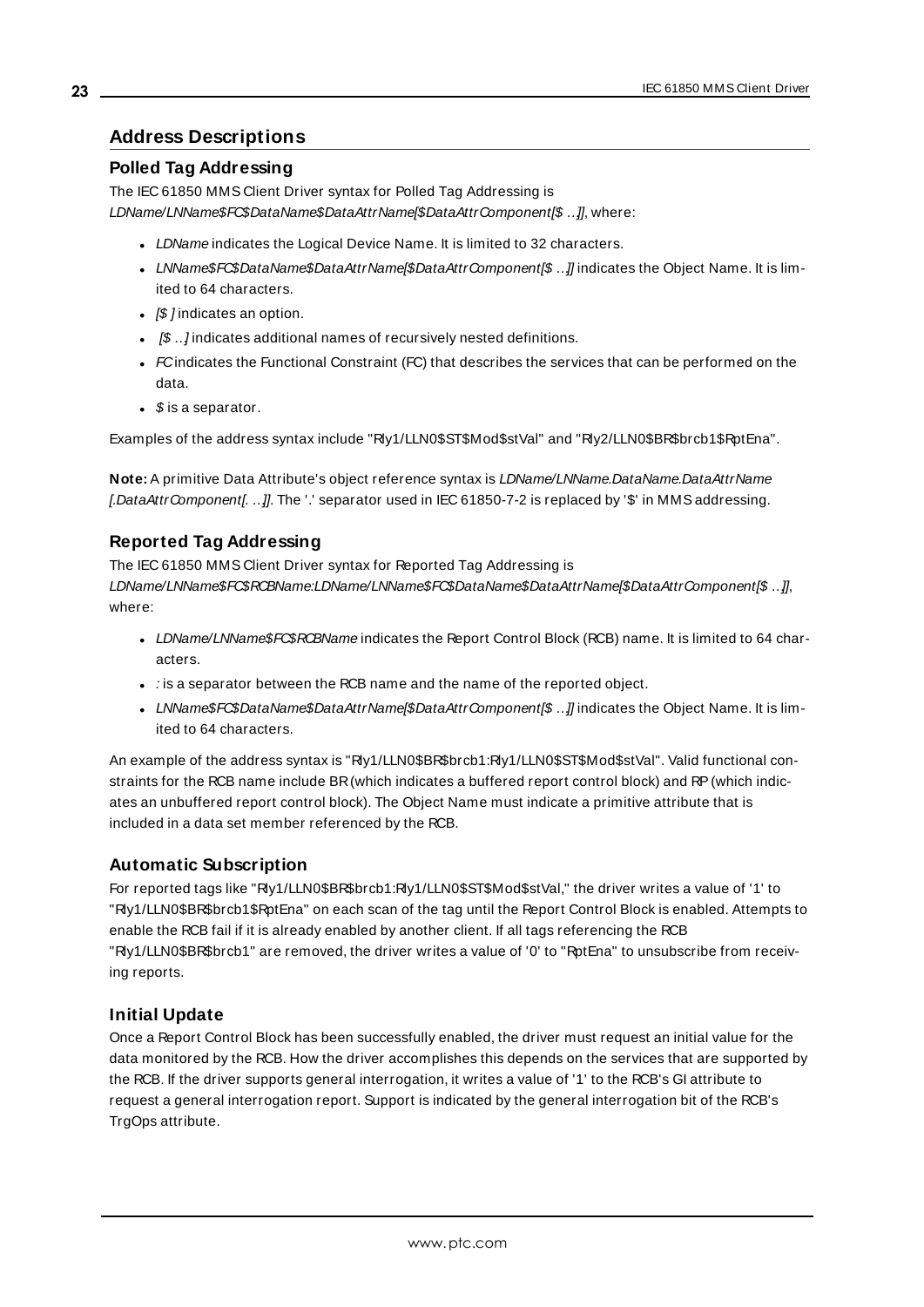- <sup>l</sup> If an unbuffered RCB does not support general interrogation, the driver reads the data set referenced by the RCB's DataSet attribute for an initial update.
- If a buffered RCB does not support general interrogation, the initial update logic depends on whether the RCB supports including EntryID values in reports. Support is indicated by the EntryID bit of the RCB's OptFlds attribute.
	- An EntryID bit of '0' indicates that it is not supported. In this case, the driver gives the device one scan period to send all buffered reports that it may contain. If values have not been reported for all members of the RCB's referenced data set after that time, the driver reads the referenced data set.
	- An EntryID bit of '1' indicates that it is supported. In this case, the driver gives the device as many scan periods as necessary for the EntryID of the last received report to equal the current value of the RCB's EntryID attribute. When these two values are equal (or if zero buffered reports are received within one scan period), the implication is that all buffered data has been sent to the driver. If values have not been reported for all members of the RCB's referenced data set at this time, the driver reads the referenced data set.

## <span id="page-23-0"></span>**Supported Functional Constraints**

Each Data Attribute and object reference are associated with a Functional Constraint. It must be included to fully describe a Data Attribute. The IEC 61850 MMS Client Driver inserts an FC NamedVariable object between the logical node level and the data level so that Data Attributes can be described by their address only. For more information on the supported Functional Constraints, refer to the table below.

| Constraint | <b>Definition</b>                  | <b>Description</b>                                                                                                                                                                                                                                                                                                              | <b>Access</b> |
|------------|------------------------------------|---------------------------------------------------------------------------------------------------------------------------------------------------------------------------------------------------------------------------------------------------------------------------------------------------------------------------------|---------------|
| <b>ST</b>  | Status Inform-<br>ation            | This represents a status information whose value can be read,<br>substituted, reported, and logged but not written.                                                                                                                                                                                                             | Read Only     |
| <b>MX</b>  | Measurands<br>(Analog Val-<br>ues) | This represents a measurand information whose value can be<br>read, substituted, reported, and logged but not written.                                                                                                                                                                                                          | Read Only     |
| CO         | Control                            | This represents a control information whose value may be<br>operated and read.                                                                                                                                                                                                                                                  | Read/Write    |
| <b>SP</b>  | Set Point                          | This represents a set point information whose value may be<br>controlled and read. Values that are controlled become effect-<br>ive immediately.                                                                                                                                                                                | Read/Write    |
| <b>SV</b>  | Substitution                       | This represents a substitution information whose value can be<br>written to substitute the value attribute and read.                                                                                                                                                                                                            | Read/Write    |
| <b>CF</b>  | Configuration                      | This represents a configuration information whose value may<br>be written and read. Values that are controlled become effect-<br>ive immediately or are deferred.                                                                                                                                                               | Read/Write    |
| DC         | Description                        | This represents a description information whose value can be<br>written and read.                                                                                                                                                                                                                                               | Read/Write    |
| SG         | Setting<br>Group                   | Logical Devices that implement the SGCB class maintain mul-<br>tiple grouped values of all instances of DataAttributes with the<br>Functional Constraint SG. Each group contains one value for<br>each DataAttribute with Functional Constraint SG, which will<br>be the current active value. Values of the DataAttribute with | Read Only     |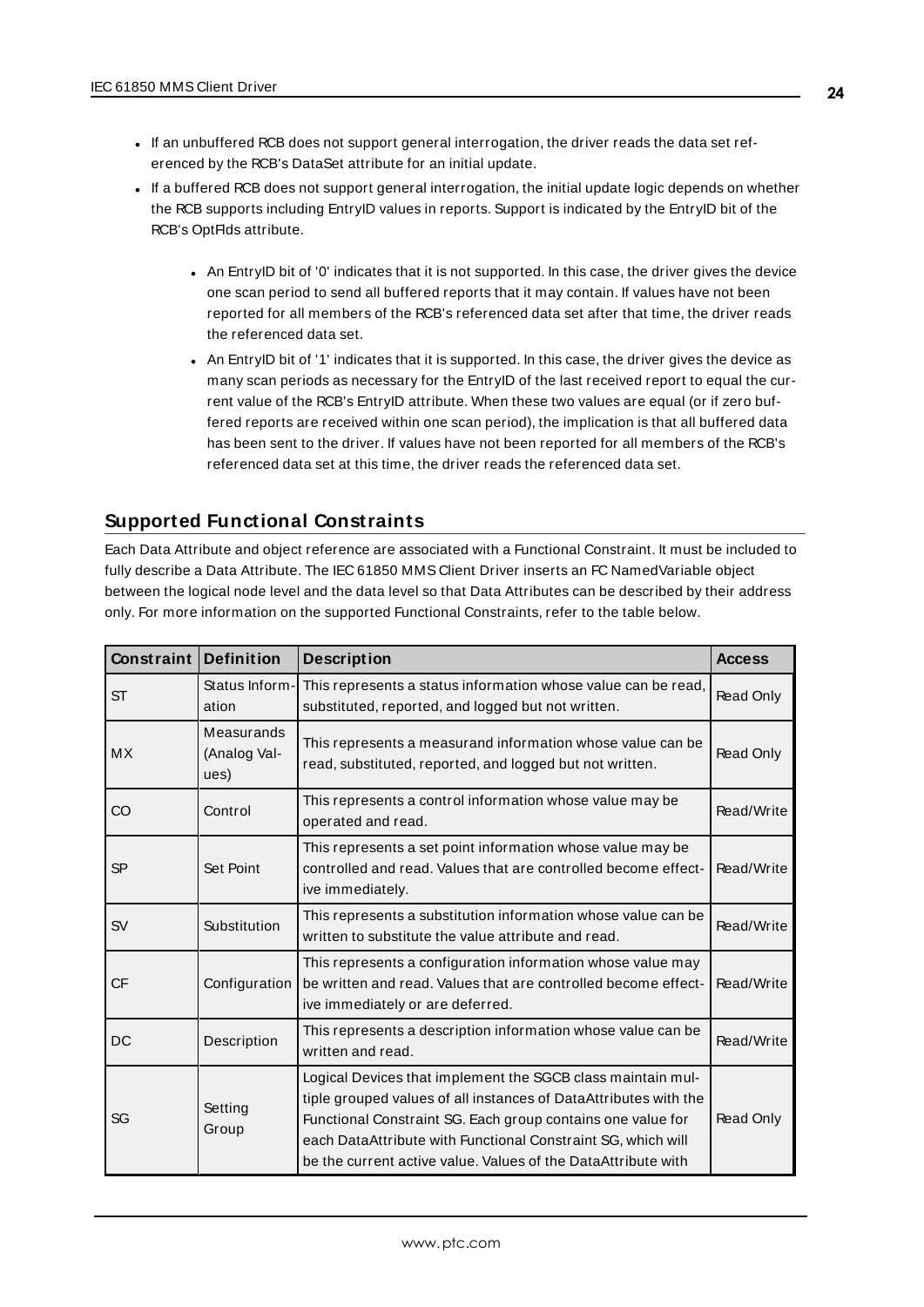| Constraint | <b>Definition</b>                             | <b>Description</b>                                                                                                                                                                                                                                      | <b>Access</b> |
|------------|-----------------------------------------------|---------------------------------------------------------------------------------------------------------------------------------------------------------------------------------------------------------------------------------------------------------|---------------|
|            |                                               | FC=SG cannot be written.                                                                                                                                                                                                                                |               |
| <b>SE</b>  | Setting<br>Group Edit-<br>able                | This represents a DataAttribute that can be edited by SGCB<br>services.                                                                                                                                                                                 | Read/Write    |
| EX         | Extended<br>Definition                        | This represents an extension information that provides a ref-<br>erence to a name space. Extensions are used in conjunction<br>with extended definitions of LNs, DATA, and DataAttributes.<br>Values of the DataAttribute with FC=EX cannot be written. | Read Only     |
| <b>BR</b>  | <b>Buffered</b><br>Report                     | This represents a report control information of a BRCB that<br>can be written and read.                                                                                                                                                                 | Read/Write    |
| RP         | Unbuffered<br>Report                          | This represents a report control information of a URCB that<br>can be written and read.                                                                                                                                                                 | Read/Write    |
| LG         | Logging                                       | This represents a log control information of a LCB that can be<br>written and read.                                                                                                                                                                     | Read/Write    |
| GO         | Goose Con-<br>trol*                           | This represents a goose control information of a GoCB that<br>can be written and read.                                                                                                                                                                  | Read/Write    |
| GS         | Gsse Con-<br>trol <sup>*</sup>                | This represents a goose control information of a GsCB that<br>can be written and read.                                                                                                                                                                  | Read/Write    |
| <b>MS</b>  | Multi-cast<br>Sampled<br><b>Value Control</b> | This represents a sampled value control information of an<br>MSVCB that can be written and read.                                                                                                                                                        | Read/Write    |
| US         | Uni-cast<br>Sampled<br><b>Value Control</b>   | This represents a sampled value control information of an<br>instance of a UNICAST-SVC that can be written and read.                                                                                                                                    | Read/Write    |

\* Reserved for control classes.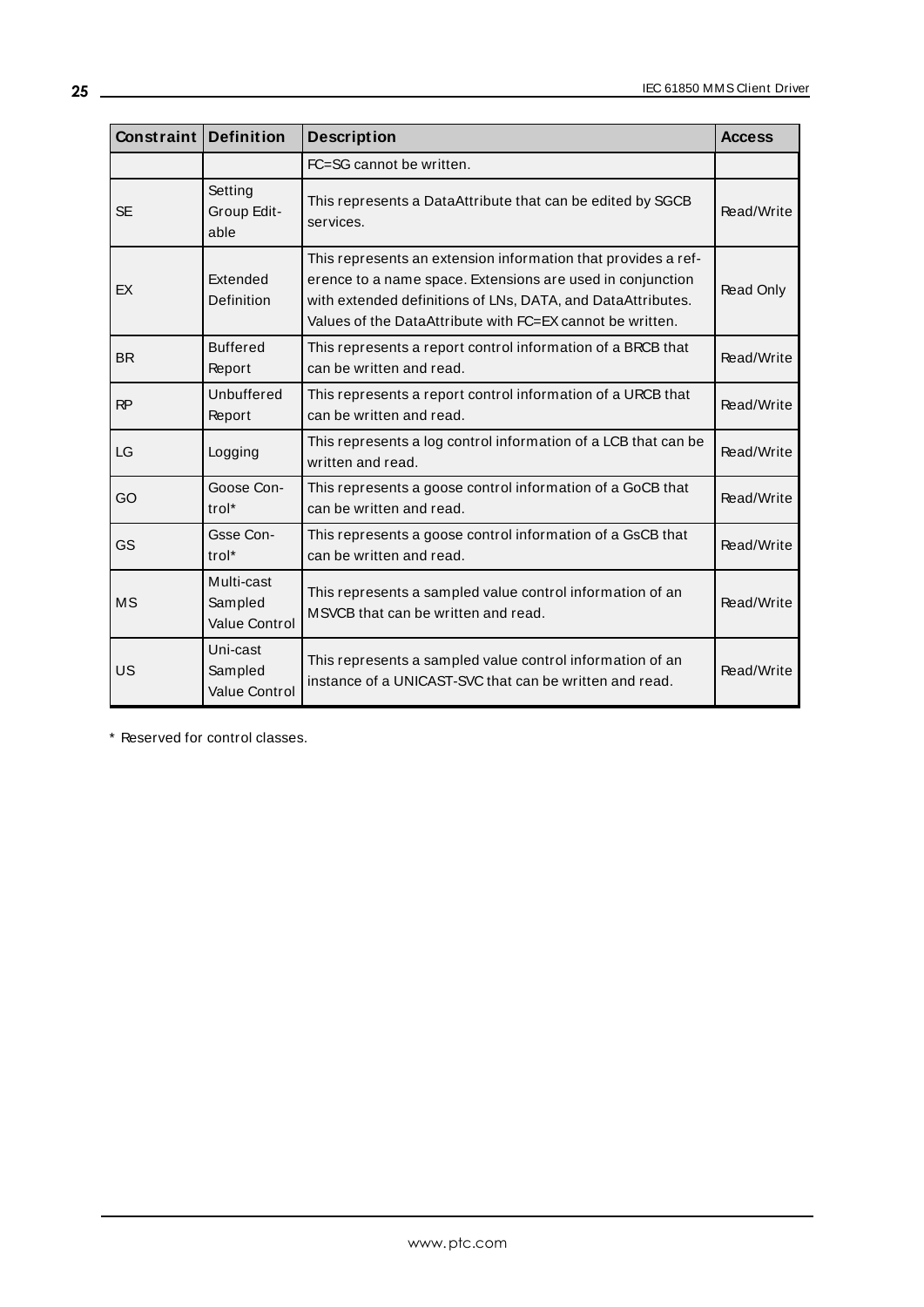## <span id="page-25-0"></span>Event Log Messages

The following information concerns messages posted to the Event Log pane in the main user interface. Consult the OPC server help on filtering and sorting the Event Log detail view. Server help contains many common messages, so should also be searched. Generally, the type of message (informational, warning) and troubleshooting information is provided whenever possible.

## <span id="page-25-1"></span>**A device was added to channel <channel name> that has been set to Optimize. Since the channel has been set to optimize memory allocation, a brief loss of data may have occurred.**

#### **Error Type:**

Warning

#### **Possible Cause:**

A new device was created on a channel that has the **Optimize Memory Allocation** property set to enable.

#### **Solution:**

This message informs the user that data loss might have occurred during the reallocation of memory. This time period during which data could be lost is small, expected to be under 500 ms for most machines. To not receive this message, disable the **Optimize Memory Allocation** property before adding new devices to a channel.

<span id="page-25-2"></span>**See Also**: **Channel [Properties,](#page-6-0) Advanced Group**

## **Duplicate address <tag address> produced from SCL file. Tag will not be created.**

**Error Type:**

Warning

#### **Possible Cause:**

- 1. A structured data object in the selected SCL file has two file attributes with the same name.
- 2. Two control blocks are configured with the same name.

#### **Solution:**

<span id="page-25-3"></span>Verify that all data object and control block names are unique.

## **Error: Device <device name>, Address <MMS address>, Invalid bit string data <bit string>. Please enter a string of characters '0' and '1'.**

#### **Error Type:**

Warning

#### **Possible Cause:**

Data that was written to a tag representing an MMSbit string includes a character besides '0' or '1'.

#### **Solution:**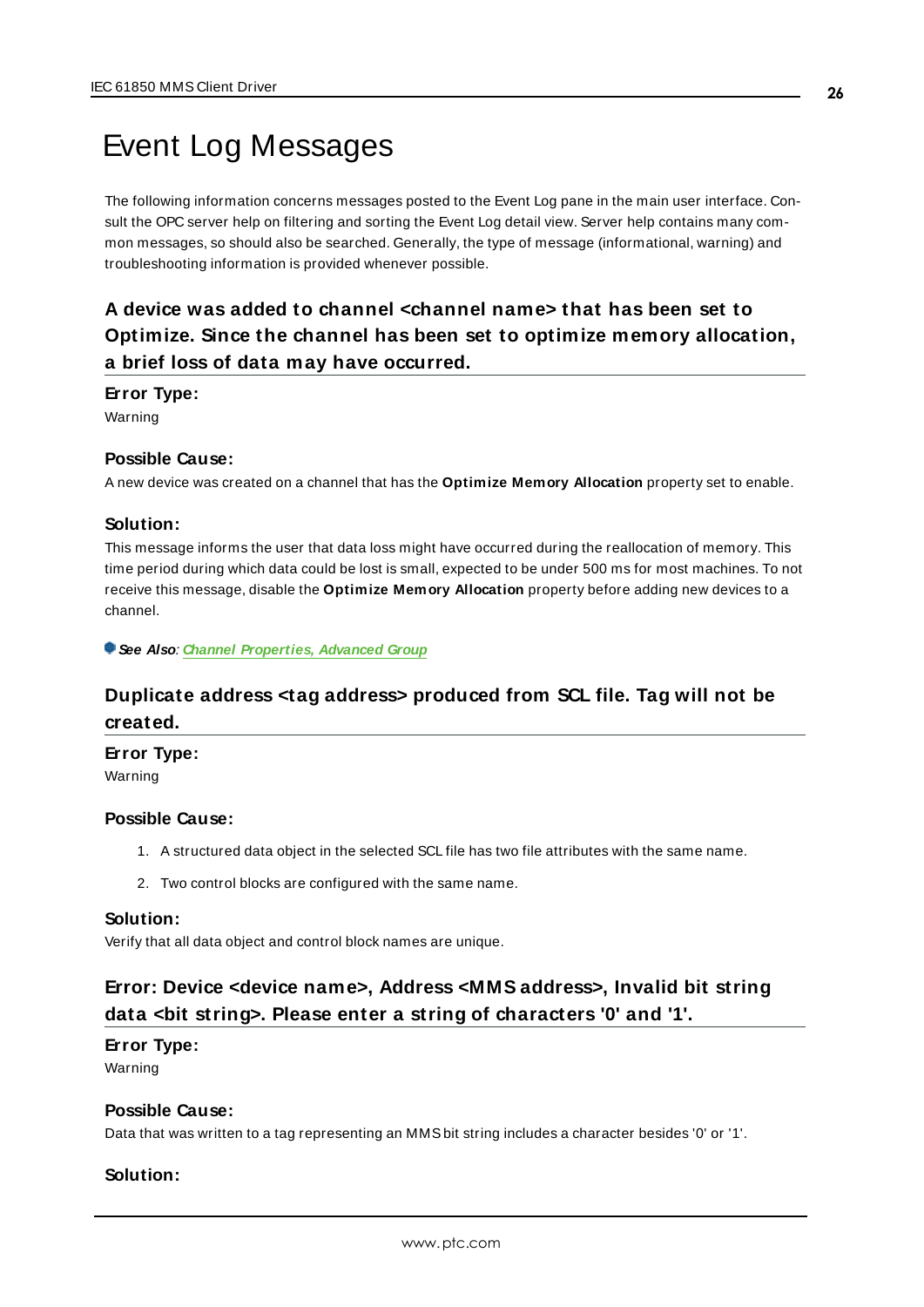Verify that the data being written to bit string tags only includes the '0' and '1' characters. For example, "001101".

## <span id="page-26-0"></span>**Error: Device <device name>, Address <MMS address>, Invalid data type <data type> for data attribute.**

#### **Error Type:**

Warning

#### **Possible Cause:**

The tag's data type is not valid for the data attribute referenced by the tag's address.

#### **Solution:**

Verify that the tag has an appropriate data type for the data attribute to which it refers.

#### **Note:**

For more information on the OPC data types' corresponding MMSdata types, refer to **Data Types [Descrip](#page-21-0)[tion](#page-21-0)**.

## <span id="page-26-1"></span>**Error: Device <device name>, Address <MMS address>, Invalid octet string data <octet string>. Please enter an even number of hexadecimal digits (for example, "00 01 C3").**

**Error Type:** Warning

## **Possible Cause:**

Data was written to a tag representing an MMSoctet string that is not an even number of hexadecimal digits.

#### **Solution:**

Verify that the data written being to octet string tags includes an even number of hexadecimal digits. For example, "00 01 C3".

## <span id="page-26-2"></span>**Error: Device <device name>, Cannot write to structured data attribute <MMS address>.**

## **Error Type:**

Warning

### **Possible Cause:**

A tag has been configured with the address of a structured data attribute.

#### **Solution:**

Verify that all tags only refer to data attributes with primitive types.

#### **Note:**

Tags must refer to data attributes with primitive types.

**27**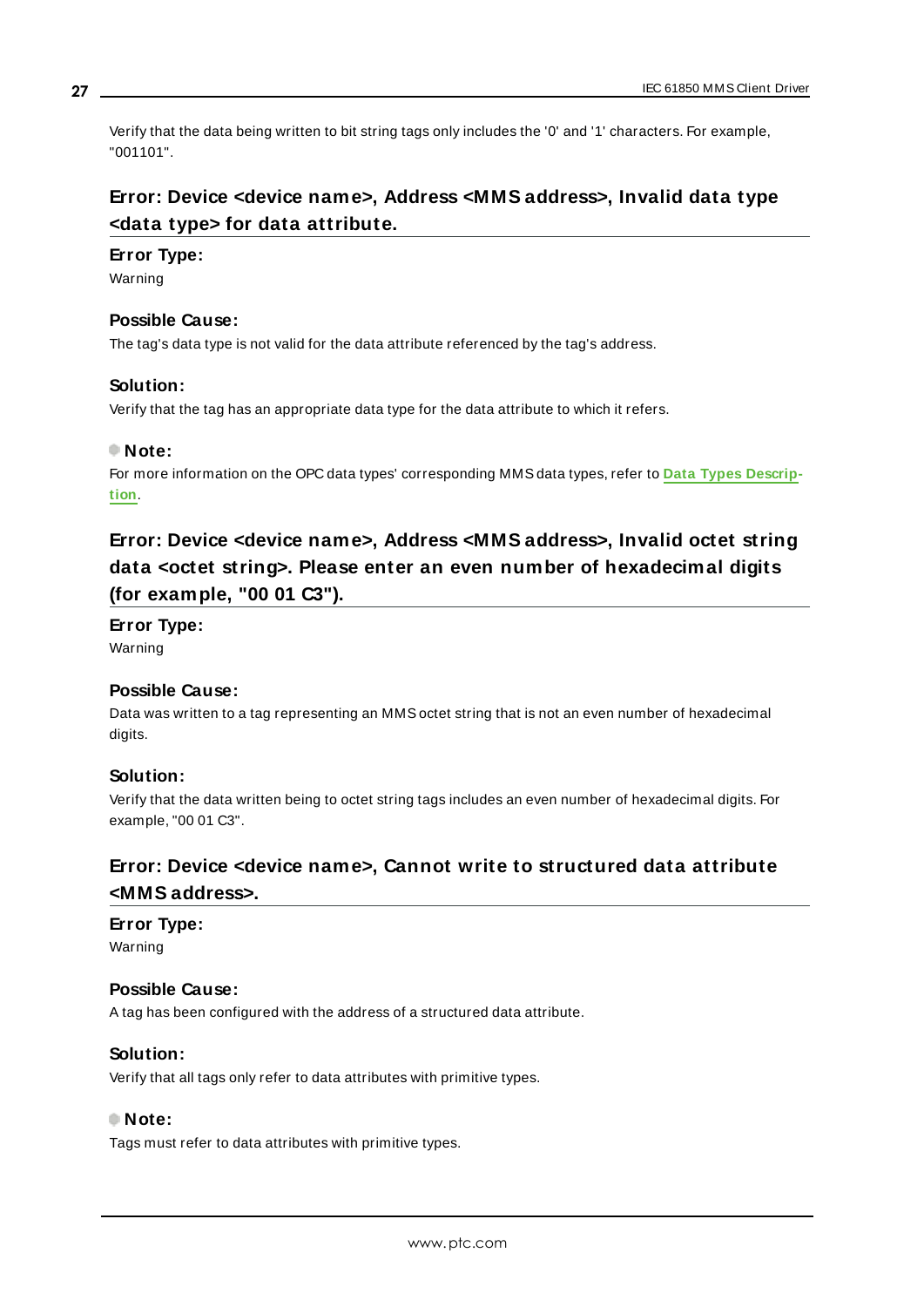#### <span id="page-27-0"></span>**Error: Device <device name>, Invalid object <MMS address>.**

#### **Error Type:**

Warning

#### **Possible Cause:**

A tag has been configured with an address that is not valid for the connected device.

#### **Solution:**

<span id="page-27-1"></span>Verify that the tags (including the given address) are configured correctly.

## **Error: Device <device name>, Invalid report control block address <MMS address>.**

#### **Error Type:**

Warning

#### **Possible Cause:**

A report control block tag is configured with an address that is not valid for the connected device.

#### **Solution:**

<span id="page-27-2"></span>Verify that the report control block exists on the connected device and/or correct the address.

## **Error: Device <device name>, Structured data attribute <MMS address> cannot be applied to tag.**

#### **Error Type:**

Warning

#### **Possible Cause:**

A tag has been configured with the address of a structured data attribute.

#### **Solution:**

Verify that all tags only refer to data attributes with primitive types.

#### **Note:**

<span id="page-27-3"></span>Tags must refer to data attributes with primitive types.

#### **Failed to open SCL file <file path>.**

#### **Error Type:**

Warning

#### **Possible Cause:**

The selected SCL File is not a valid UNC path.

#### **Solution:**

Verify that the selected SCL file path is valid.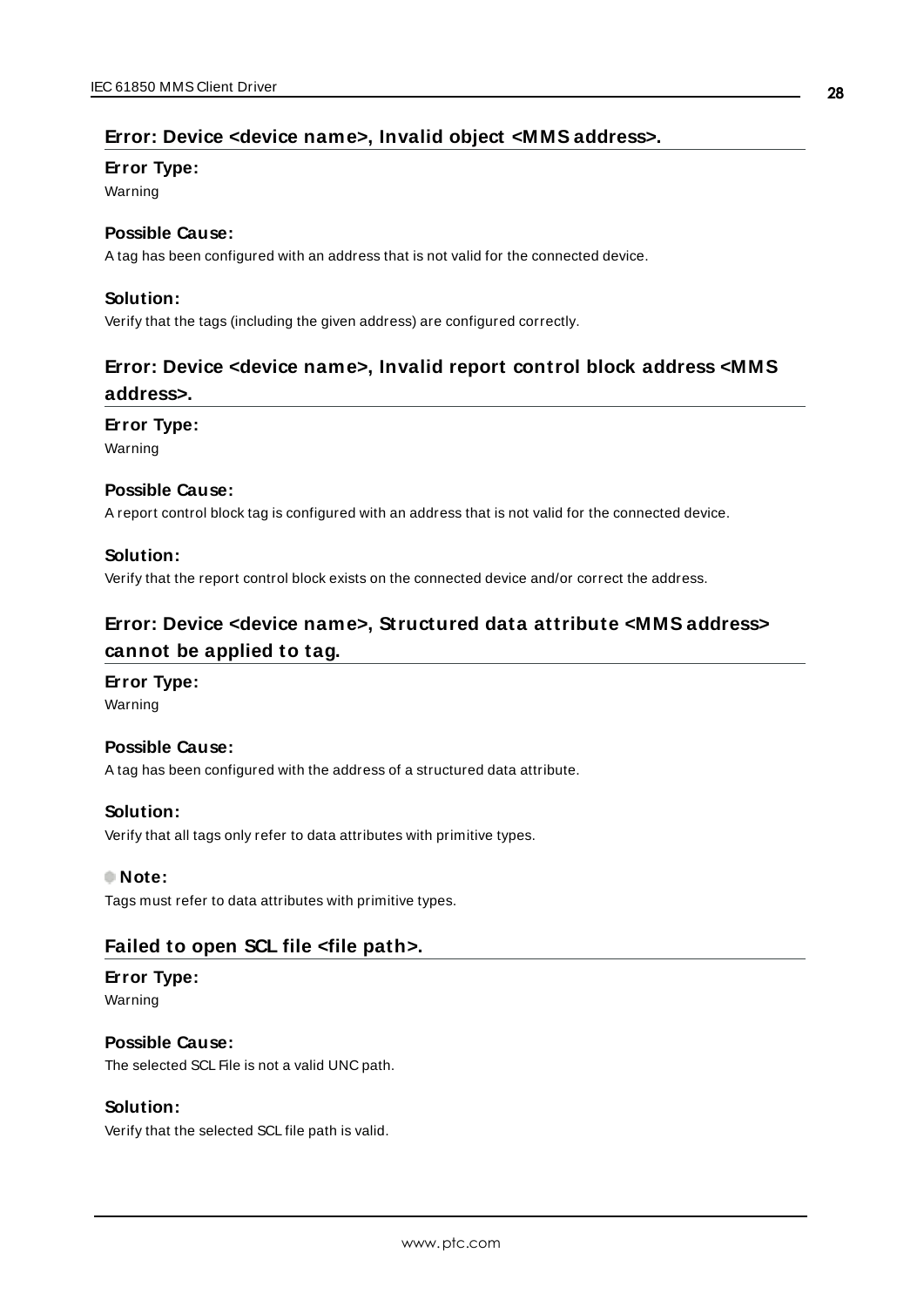## <span id="page-28-0"></span>**Invalid address <tag address> produced from SCL file. Tag will not be created.**

#### **Error Type:**

Warning

#### **Possible Cause:**

A data object in the specified SCL File has a character that is not valid for IEC 61850 addresses.

#### **Solution:**

<span id="page-28-1"></span>Verify that the DataTypeTemplates section of the specified SCL File only includes valid characters.

## **No ConnectedAP of SubNetwork <SubNetwork> with IED <IED> and AccessPoint <AccessPoint> found in file <file path>.**

#### **Error Type:**

Warning

#### **Possible Cause:**

The SubNetwork and IED selected in the Automatic Configuration group (located in **Device Properties**) do not form a ConnectedAPin the selected SCL file.

#### **Solution:**

<span id="page-28-2"></span>Verify that the selected SubNetwork, IED, and SCL File paths are valid.

#### **Selected AccessPoint <AccessPoint > not found in file <file path>.**

#### **Error Type:**

Warning

#### **Possible Cause:**

The AccessPoint property is not present in the file as specified in the SCL File field (located in the **Automatic Configuration** group of **Device Properties**).

#### **Solution:**

<span id="page-28-3"></span>Verify that both the AccessPoint and SCL file properties are configured correctly.

#### **Selected IED <IED name> not found in file <file path>.**

## **Error Type:**

Warning

#### **Possible Cause:**

The IED is not present in the file as specified in the SCL File field (located in the **Automatic Configuration** group of **Device Properties**).

#### **Solution:**

Verify that both the IED and SCL File properties are configured correctly.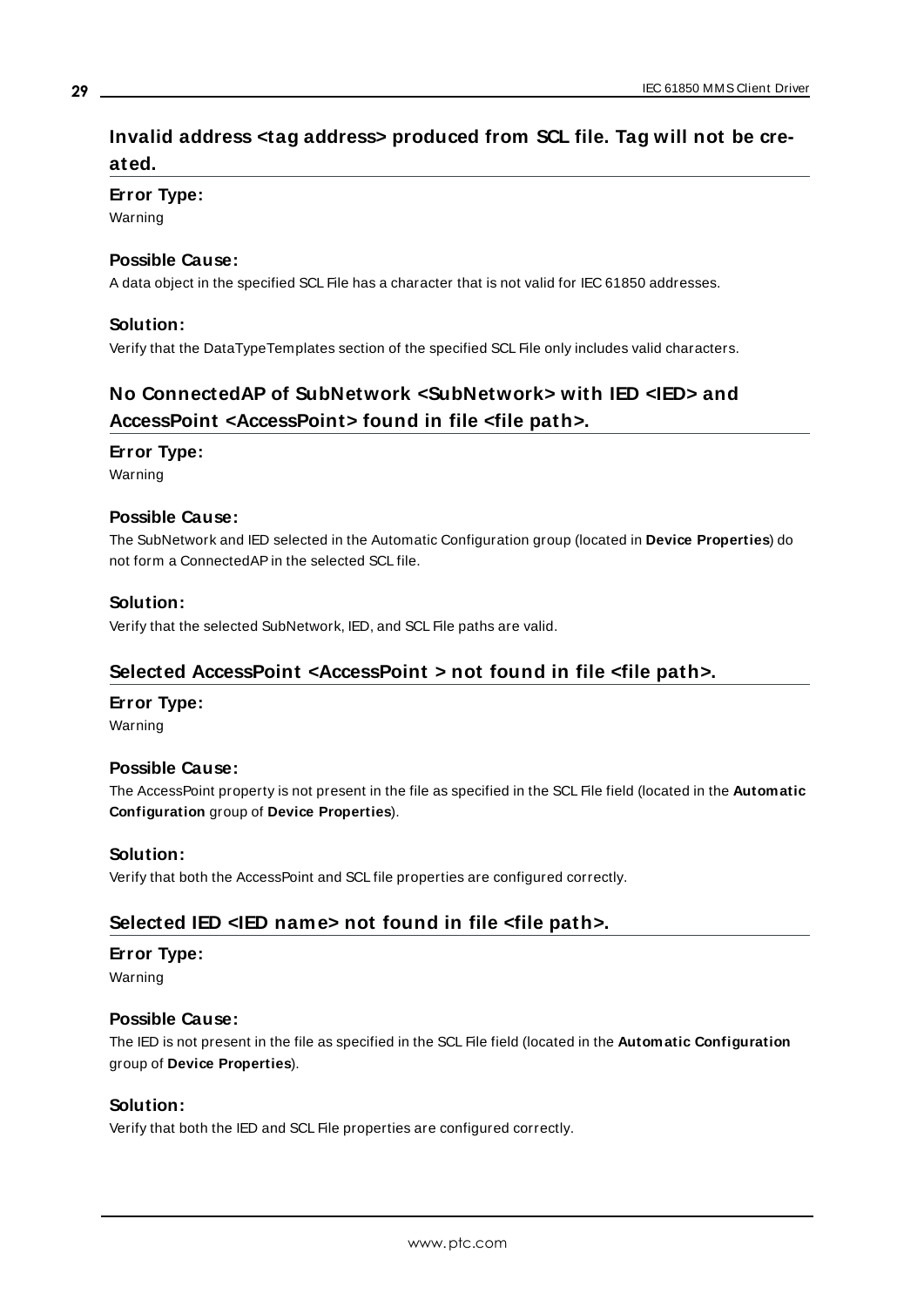## <span id="page-29-0"></span>**Selected SubNetwork <SubNetwork> not found in file <file path>.**

#### **Error Type:**

Warning

#### **Possible Cause:**

The SubNetwork property is not present in the file as specified in the SCL File field (located in the **Automatic Configuration** group of **Device Properties**).

#### **Solution:**

<span id="page-29-1"></span>Verify that both the SubNetwork and SCL File properties are configured correctly.

## **<channel name.device name> | Unable to write to address on device. | Address = <MMS address>.**

#### **Error Type:**

Warning

#### **Possible Cause:** The control has already been selected.

#### **Solution:**

Deselect the address using the Cancel form of the MMSaddress.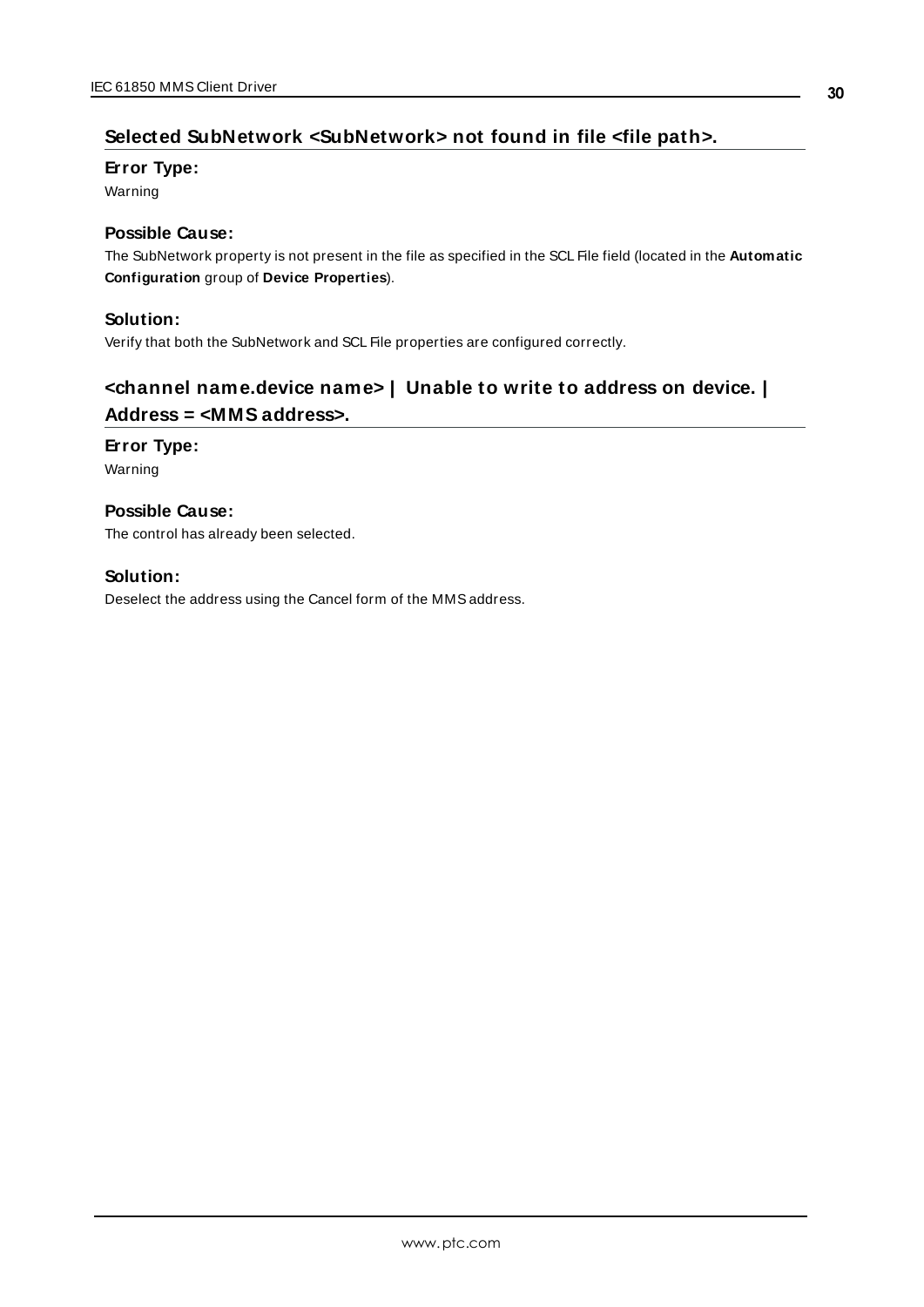## <span id="page-30-0"></span>Index

## **A**

A device was added to channel <channel name> that has been set to Optimize. Since the channel has been set to optimize memory allocation, a brief loss of data may have occurred. [26](#page-25-1)

Address Descriptions [23](#page-22-0) Allow Sub Groups [14](#page-13-1) Attempts Before Timeout [11](#page-10-1) Auto-Demotion [11](#page-10-0) Automatic Configuration [14](#page-13-0)

## **C**

Channel Assignment [8](#page-7-1) Channel Properties — Ethernet Communications [6](#page-5-0) Channel Properties — General [5](#page-4-0) Channel Properties — Write Optimizations [6](#page-5-2) Communication [18](#page-17-0) Communications Timeouts [10-11](#page-9-2) Connect Timeout [11](#page-10-2) Connection [15](#page-14-0) Control [19](#page-18-0) Create [14](#page-13-2)

## **D**

Data Collection [9](#page-8-2) Data Types Description [22](#page-21-0) Delete [13](#page-12-0) Demote on Failure [12](#page-11-1) Demotion Period [12](#page-11-2) Device Properties — Auto-Demotion [11](#page-10-0) Device Properties — General [8](#page-7-0) Device Properties — Redundancy [21](#page-20-0) Device Properties — Tag Generation [12](#page-11-0) Device Properties — Timing [10](#page-9-1) Diagnostics [5](#page-4-2)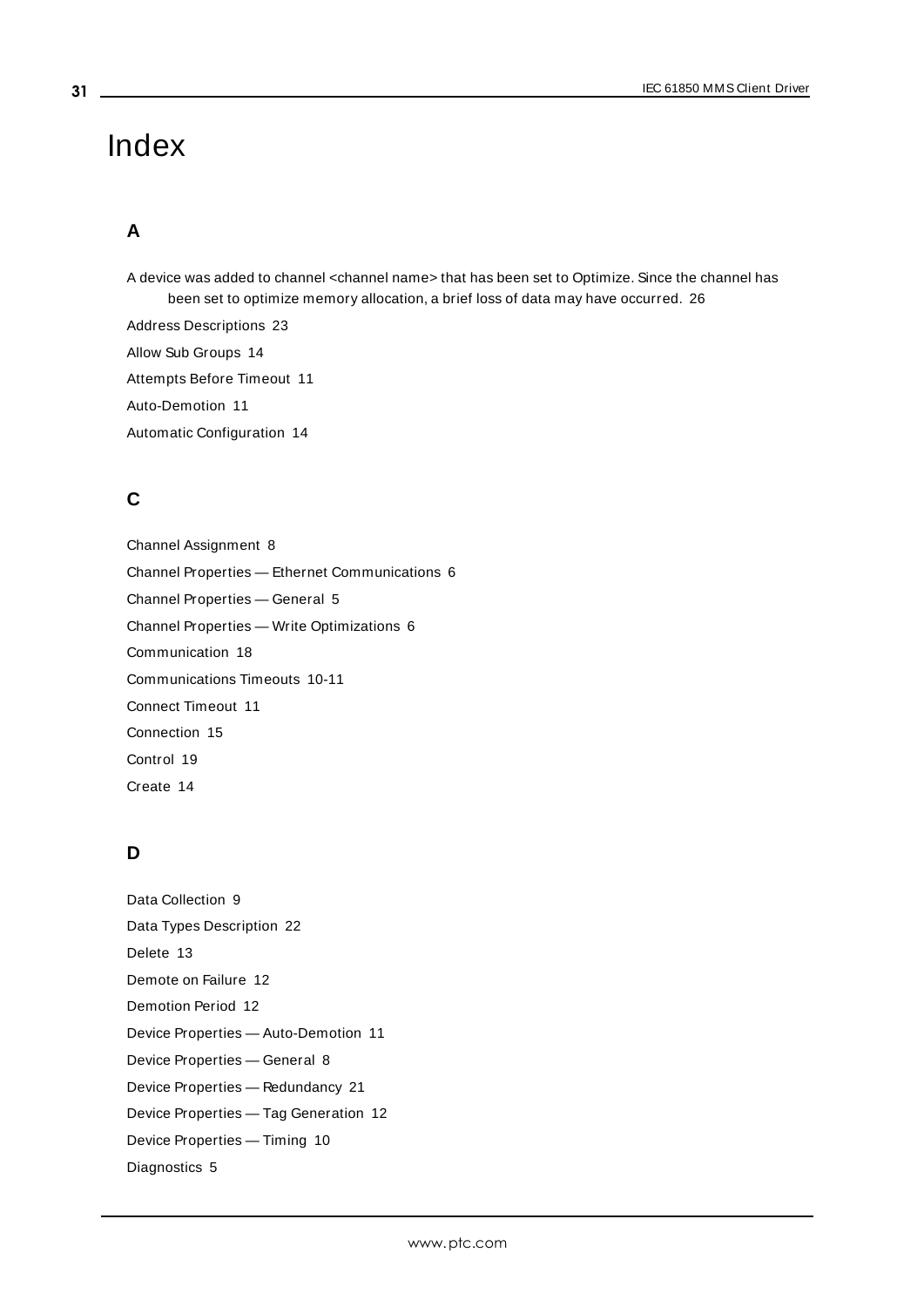Discard Requests when Demoted [12](#page-11-3) Do Not Scan, Demand Poll Only [10](#page-9-3) Driver [8](#page-7-2) Duplicate address <tag address> produced from SCL file. Tag will not be created. [26](#page-25-2) Duty Cycle [7](#page-6-1)

## **E**

#### Error

Device <device name>, Invalid report control block address <MMS address>. [28](#page-27-1)

- Error: Device <device name>, Address <MMSaddress>, Invalid bit string data <bit string>. Please enter a string of characters '0' and '1'. [26](#page-25-3)
- Error: Device <device name>, Address <MMSaddress>, Invalid data type <data type> for data attribute. [27](#page-26-0)
- Error: Device <device name>, Address <MMSaddress>, Invalid octet string data <octet string>. Please enter an even number of hexadecimal digits (for example, 00 01 C3). [27](#page-26-1)
- Error: Device <device name>, Cannot write to structured data attribute <MMSaddress>. [27](#page-26-2)
- Error: Device <device name>, Invalid object <MMSaddress>. [28](#page-27-0)
- Error: Device <device name>, Structured data attribute <MMSaddress> cannot be applied to tag. [28](#page-27-2)

Ethernet Settings [6](#page-5-3)

Event Log Messages [26](#page-25-0)

## **F**

Failed to open SCL file <file path>. [28](#page-27-3)

## **G**

General [8](#page-7-0) Generate [13](#page-12-1)

#### **H**

Help Contents [4](#page-3-0)

#### **I**

ID [9](#page-8-3) Identification [5](#page-4-3), [8](#page-7-3)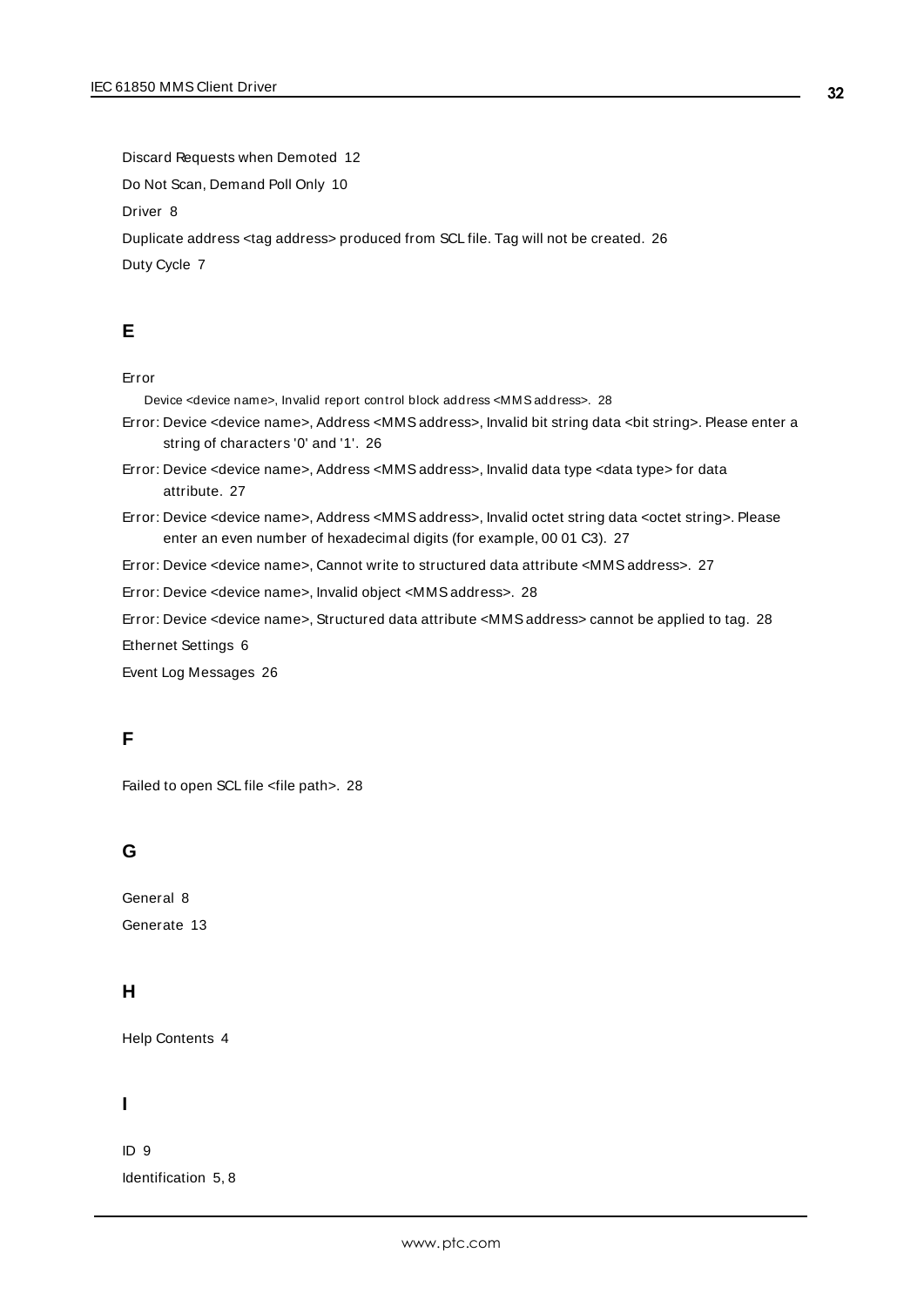Initial Updates from Cache [10](#page-9-4) Inter-Request Delay [11](#page-10-3) Invalid address <tag address> produced from SCL file. Tag will not be created. [29](#page-28-0)

## **M**

Model [8](#page-7-4)

## **N**

Name [8](#page-7-5)

Network Adapter [6](#page-5-4)

No ConnectedAPof SubNetwork <SubNetwork> with IED <IED> and AccessPoint <AccessPoint> found in file <file path>. [29](#page-28-1)

## **O**

On Device Startup [13](#page-12-2) On Duplicate Tag [13](#page-12-3) On Property Change [13](#page-12-4) Operating Mode [9](#page-8-0) Optimization Method [6](#page-5-5) Overview [4](#page-3-1) Overwrite [13](#page-12-5)

## **P**

Parent Group [14](#page-13-3)

## **R**

Redundancy [21](#page-20-0) Request Timeout [11](#page-10-4) Respect Tag-Specified Scan Rate [10](#page-9-5)

## **S**

Scan Mode [10](#page-9-6)